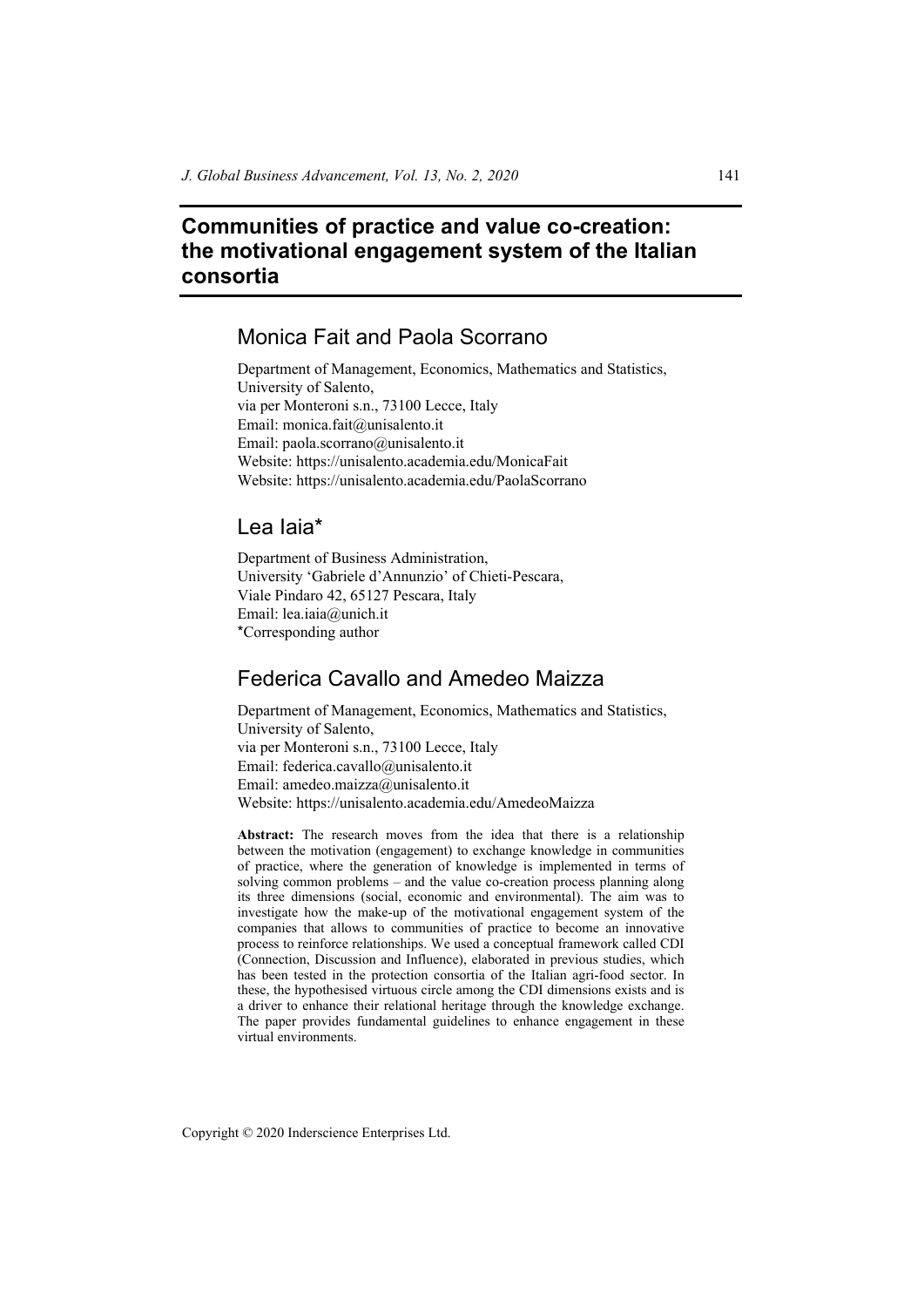#### 142 *M. Fait et al.*

**Keywords:** communities of practices: engagement: value co-creation process: agri-food sector; consortia; online communities; influence; discussion; connection, Italy.

**Reference** to this paper should be made as follows: Fait, M., Scorrano, P., Iaia, L., Cavallo, F. and Maizza, A. (2020) 'Communities of practice and value co-creation: the motivational engagement system of the Italian consortia', *J. Global Business Advancement*, Vol. 13, No. 2, pp.141–161.

**Biographical notes:** Monica Fait is a Researcher in Business Management at the Department of Management, Economics, Mathematics and Statistics, University of the Salento, Lecce, where she teaches Economics and Business Management. Analysing current trends in consumption related to agri-food products, her work tackles the theme of enterprise development within specific regional contexts as well as from an international perspective. She is a speaker at national and international conferences and industry forums.

Paola Scorrano is a Researcher in Business Management at the Department of Management, Economics, Mathematics and Statistics, University of the Salento, Lecce, where she teaches Production and Logistics, and Digital Strategy. Her research seeks to study the effects of Information and Communication Technology (ICT) on company behaviour, particularly with reference to the agri-food and tourism sectors. She is a speaker at national and international conferences and industry forums, working as a consultant for projects financed by Regional and European Institutions.

Lea Iaia is an Assistant Professor of Management at Department of Business Administration. Her research interests include the marketing and communication processes with specific reference to the use of digital marketing and social media by organisations belonging in the tourism sector and related industries. She has authored several publications at leading journals, such as *Annals of Tourism Research*, *Business Process Management Journal*, and *British Food Journal*.

Federica Cavallo is Research Fellow and PhD in Business Management at Department of Management, Economics, Mathematics and Statistics, University of Salento (Lecce). Her research interests include web marketing, social media communication, wine and agri-food business and tourism. She has authored several publications and presented papers at scientific conferences.

Amedeo Maizza is a Full Professor in Business Management and Strategic Management at the Department of Management, Economics, Mathematics and Statistics, University of the Salento (Lecce). His research interests include marketing, management for tourism and the wine and agri-food sectors.

This paper is a revised and expanded version of a paper entitled 'The virtual community's motivational system to engage firms into sustainability strategy. The Italian agrifood sector' presented at *12th Annual Conference of the EuroMed Academy of Business, 'Business Management Theories and Practices in a Dynamic Competitive Environment'*, Thessaloniki, Greece, 18–20 September, 2019.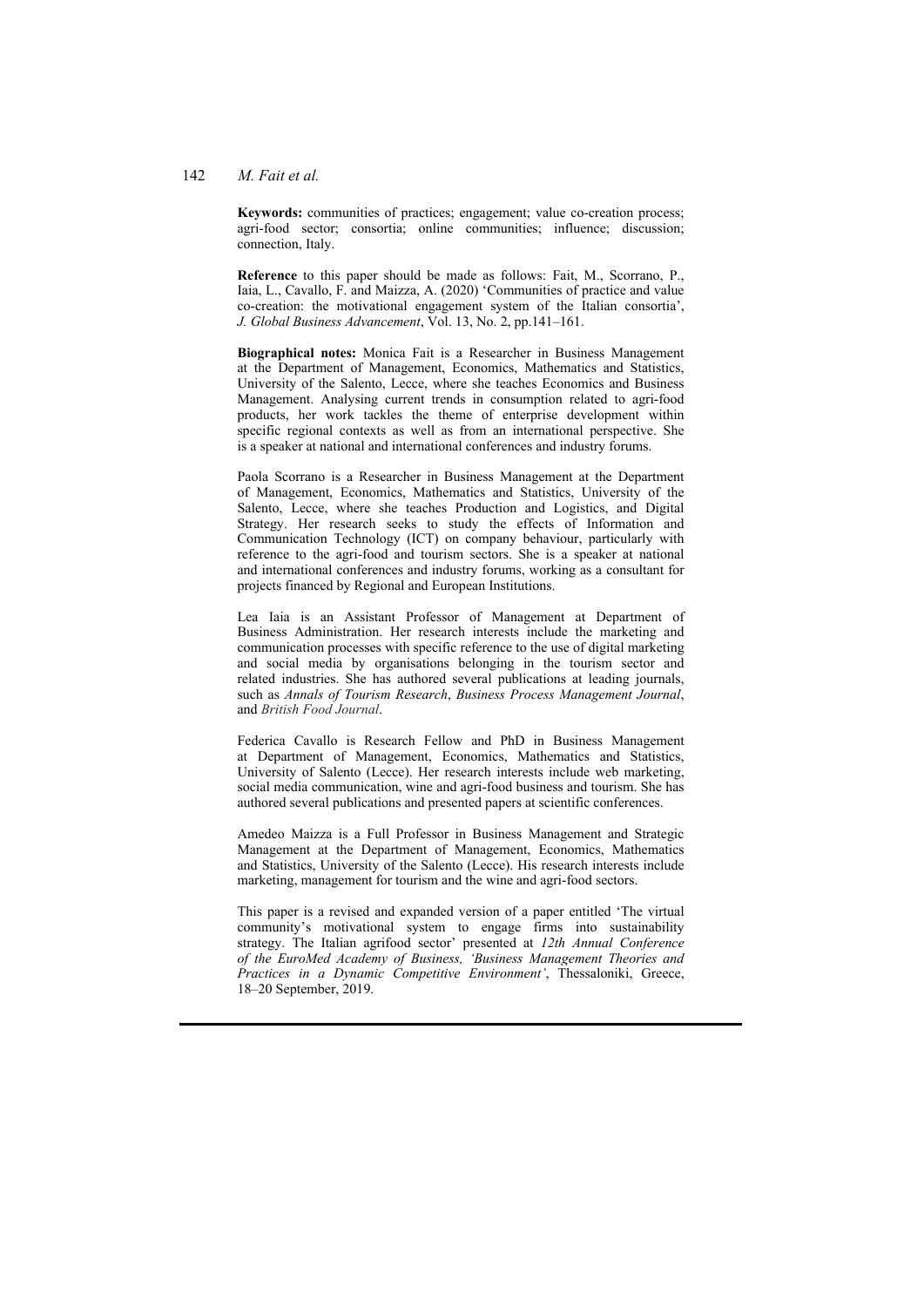#### **1 Introduction**

Academics and practitioners consider the value creation as key to gain competitive advantage in the marketplace (Ostrom et al., 2010), and even the core purpose of economic exchange (Vargo et al., 2008). An interesting approach suggests that the value emerges when actors integrate and share resources with other actors (Gummesson and Mele, 2010; Lusch et al., 2010; Vargo and Lusch, 2011). Moreover it is influenced by the benefits and sacrifices perceived in the processes or outcomes of interaction (Grönroos, 2004). Previous studies have investigated the nature of collaborations and that of the resources exchanged by suggesting how both are fundamental in this process (Davies, 2009; Tuli et al., 2007). The key challenge is represented by the need to align the different objectives that emerge from the several perspectives involved in the process, so as to make collective knowledge and organisational routines a key element of the value creation in the network (Del Giudice and Maggioni, 2014; Del Giudice et al., 2013).

In this sense, the adoption of a participatory and systemic perspective is fundamental, where a relevant role can be assumed by knowledge sharing (Robinson et al., 2006) for its relevant effects in terms of reducing the environmental impact of the management processes and, at the same time, increasing the added value. Ignorance and lack of information (Usai et al., 2018), in particular for what concerns the accountability of environmental and social performance (Spangler et al., 2014), are the main barriers for the organisational change oriented to value co-creation (Lozano, 2012).

Today the exchange of knowledge is facilitated by web interactive tools (Imran et al., 2019; Letheren et al., 2019); these have a significant role in virtual community (Madupu and Cooley, 2010; Schau et al., 2009; De Valck et al., 2009; Arvidsson and Caliandro, 2016; Park and Kim, 2014; Tsimonis and Dimitriadis, 2014; Cai et al., 2020), intended as places where individuals interact because they share the same interest (Aksoy et al., 2013; Quinton and Harridge-March, 2010), exchanging information and knowledge (Gabisch and Gwebu, 2011; Brodie et al., 2013; Chiravuri, 2018; Chen et al., 2019; Bahl et al., 2019).

Therefore, we refer to those virtual communities that exist according to the intensity of the relationships that are activated among the members who share a common interest (Lave and Wenger, 1991) and in which the sharing of knowledge is implemented in terms of solving common problems (Wegner, 1998). In this virtual place people interact when they feel engaged (Ray et al., 2014), when they perceive intrinsic motivations (Baldus et al., 2015; Sukoco and Wu, 2010; McAlexander et al., 2002; Dholakia et al., 2004; Brodie et al., 2013). Nevertheless, the motivational system underlying the co-creation of value is largely unexplored.

To partially fill this gap, the paper explores the motivational engagement system of companies that allows communities of practice to become an innovative process to reinforce relationships, orienting them to the value co-creation process.

To this end, we use a conceptual framework proposed by Fait et al. (2019a) called CDI 'Connection-Discussion-Influence'. This model is based on three dimensions along which the motivational levers representing the main drivers for participation in a community oriented to the synergistic reinforcement of relationship can be formed.

The basic idea is that there must be a relationship between the motivations to exchange knowledge and the shared planning of value co-creation process along the three dimensions that characterise it – social, economic and environmental. The model is tested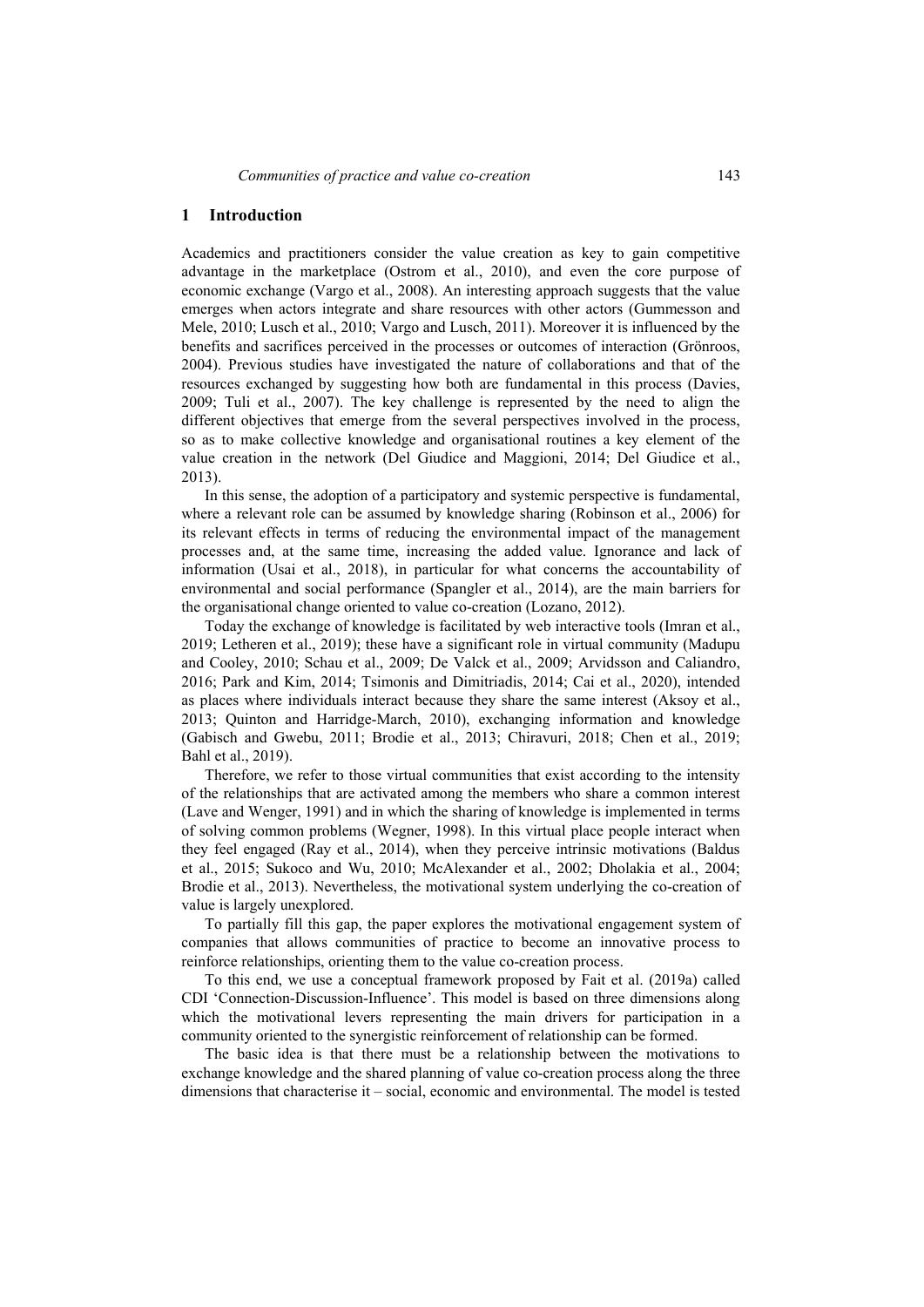in the agri-food sector, today called to adopt innovative strategies to enhance the offer's quality (Cillo et al., 2019; Fait et al., 2019a; Iaia et al., 2019).

The companies involved in the empirical analysis, conducted with the aim to verify the research hypotheses, joined a network – Agri-Food Protection Consortia – that are a clear example of creation and maintenance of a relational heritage oriented to the value co-creation in terms of the awareness of a territory, its products and its values (Maizza et al., 2015, 2019).

In fact, they represent a natural meeting place for knowledge, experiences and skills from which exchange can derive a synergistic competitive advantage.

## **2 Literature review**

### *2.1 The value co-creation*

The value co-creation is a complex concept for researchers interested in understanding its elements (Payne et al., 2008). It implies the presence and the contribution of all the parties involved in the business engagement (Vargo and Lusch, 2004, 2008; Normann and Ramirez, 1993), as well as the mutual value creation (Ramaswamy, 2011). Value co-creation is not necessary about transactions, goods or money (Michel et al., 2008; Auh et al., 2019); it regards the integration of resources and the value they create during the exchange (Grönroos and Voima, 2013; Gummesson and Mele, 2010; Vargo and Lusch, 2008) through a direct interaction (e.g., Grönroos, 2011; Grönroos and Ravald, 2011). Such value in some cases comes up naturally (e.g., positive feelings related to some actions), and in the most other cases is specifically created (e.g., doing something to get something) (Grönroos, 2012). This shows that the value produced from the exchange could be different for each person (Vargo and Lusch, 2008), as it depends on the combination of several factors, such as circumstances and social background (Edvardsson et al., 2011) and specific purpose (Epp and Price, 2011). In fact, for Grönroos (2008, p.303) value for customers "means that after they have been assisted by a self-service process (cooking a meal or withdrawing money from an ATM) or a full-service process (eating out at a restaurant or withdrawing cash over the encounter in a bank) they are or feel better off than before".

In the management literature, authors said that companies can create profitable value when relationships develop conversation and exchange (Auh et al., 2007) and when they are solid (Prahalad and Ramaswamy, 2004). However, the term 'co-creation' highlights the importance of customers in the relationship with firms and so in the process of value creation, which comprises three more sub-processes (Grönroos, 2012):

- companies only support customers in their value creation, but acts alone
- consumers create value individually for themselves, combining accessible resources (Grönroos and Ravald, 2011)
- companies and consumers interact, converse and create value together for both adopting a co-creation approach (Grönroos, 2011).

The value co-creation is particularly interesting when assuming the service-dominant perspective, according to which value should not be analysed referring to customer and supplier distinctly, as largely discussed in the literature (Grönroos and Helle, 2010).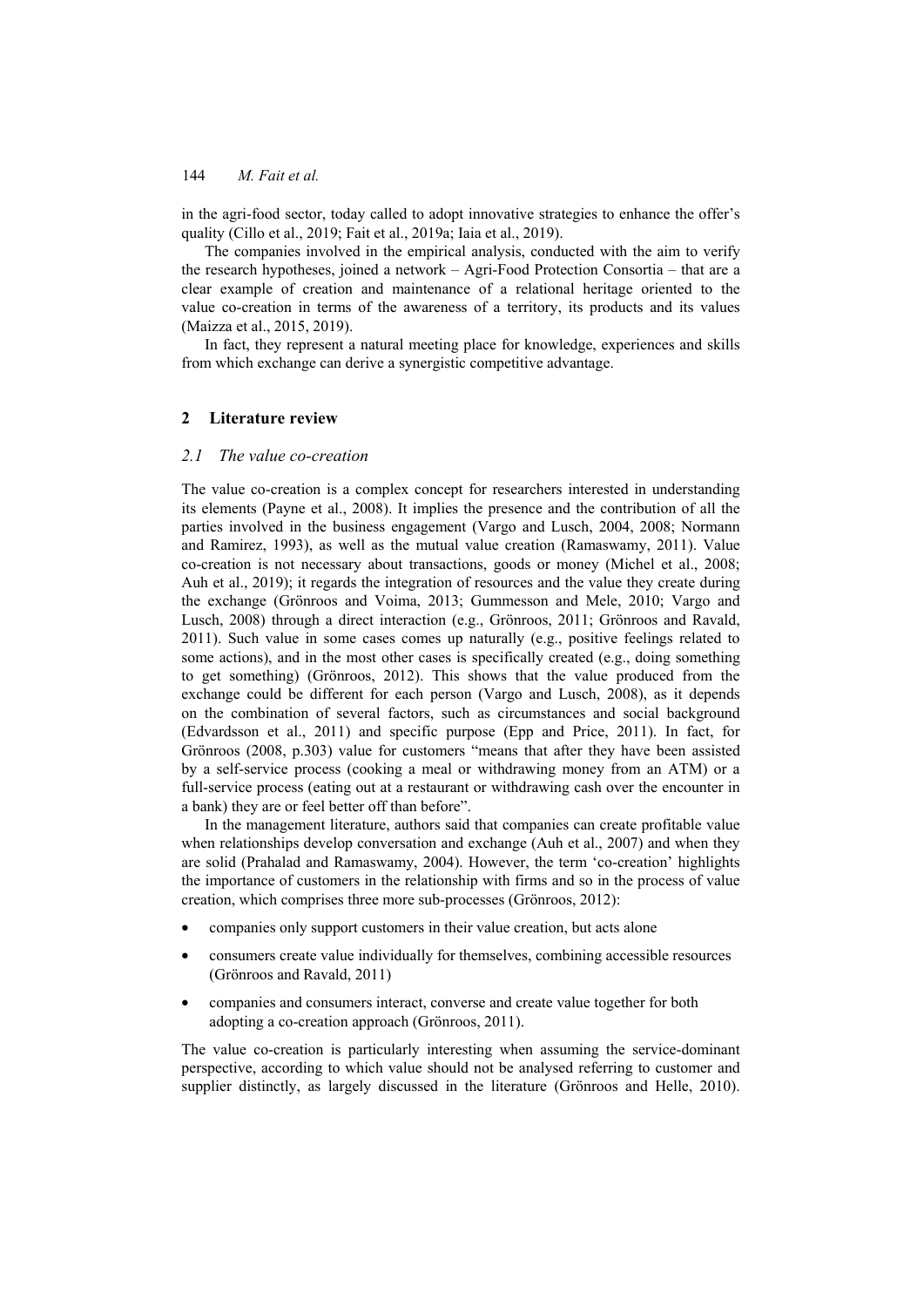On the contrary, their connections are considered as "reciprocal promises of value, operating to and from suppliers and customers seeking an equitable exchange" (Ballantyne and Varey, 2006, pp.334–335). Moreover, in the service-dominant logical viewpoint, value is co-created when network structures are characterised by complexity and dynamicity (Edvardsson et al., 2011; Maglio and Spohrer, 2008). Thus, all network nodes look for relationships through which taking and providing resources (Cantù et al., 2012), demonstrating that network are able to engage even more actors able to create value by mean of interactions (Gummesson and Mele, 2010; Kothandaraman and Wilson, 2001; Lusch et al., 2010; Grewal et al., 2019).

#### *2.2 The engagement of the online communities*

Nowadays the online community phenomenon is even more discussed in different fields of studies (Li, 2004).

The online community or web community are defined as "an aggregation of individuals or business partners who interact based on a shared interest, where the interaction is at least partially supported or mediated by technology and guided by certain protocols and norms" (Porter and Donthu, 2008).

Web communities are, therefore, digital platforms that encourage collaborations, interactions (Kuem et al., 2020; Zhang et al., 2019) and knowledge sharing (McAfee, 2006). In this perspective, managerial studies emphasise the communicative dimension, defining a social aggregate that emerges from a network of relationships that is activated around a topic of common interest (Rheingold, 1993), a group of individuals who share common norms and policies and interact through the web (Preece, 2000).

In other words, the creation of communities derive from the need of socialisation (*relationship community*), and access to information of common interest (*community of interest*), or from the aim to satisfy both objectives (*learning community*).

This paper is focalised on communities of practice (Wenger et al., 2002), where groups of people share common practices (Aggarwal et al., 2006) and help each other solve problems (Pan and Leidner, 2003) in an informal environment. Community of practices are formed by knowledge, people, organisational processes, and infrastructure (Pan and Leidner, 2003), in which members are engaged in several initiatives, from problem-solving activities to knowledge sharing (Hew and Hara, 2006). In this manner, they are able to create a proper community's knowledge orientation (Pan and Leidner, 2003; Scarborough and Swan, 1999) based on a mutual engagement deriving from theoretical concepts and practical direct experiences.

Engagement is considered a mental state that stimulates individuals to adopt a pro-social behaviour whose effects are significant for themselves and for the group (Kahn, 1990). Patterson et al. (2006) found that the engagement is a psychological state which is identified in particular by a different degree of vigour, dedication, absorption and interaction with other individuals or with the company's brand.

In the technological perspective of online communities, engagement was considered an abstract concept, instead, it emerged as a relevant theoretical and empirical construct in other fields (Algesheimer et al., 2005; Bakker et al., 2008; Kahn, 1990). In particular, online communities are able to increase the engagement of users in collaborating, promoting and purchasing (Algesheimer and Dholakia 2006, Ma and Agarwal, 2007; Brandtzæg and Heim, 2008, Lee et al., 2003).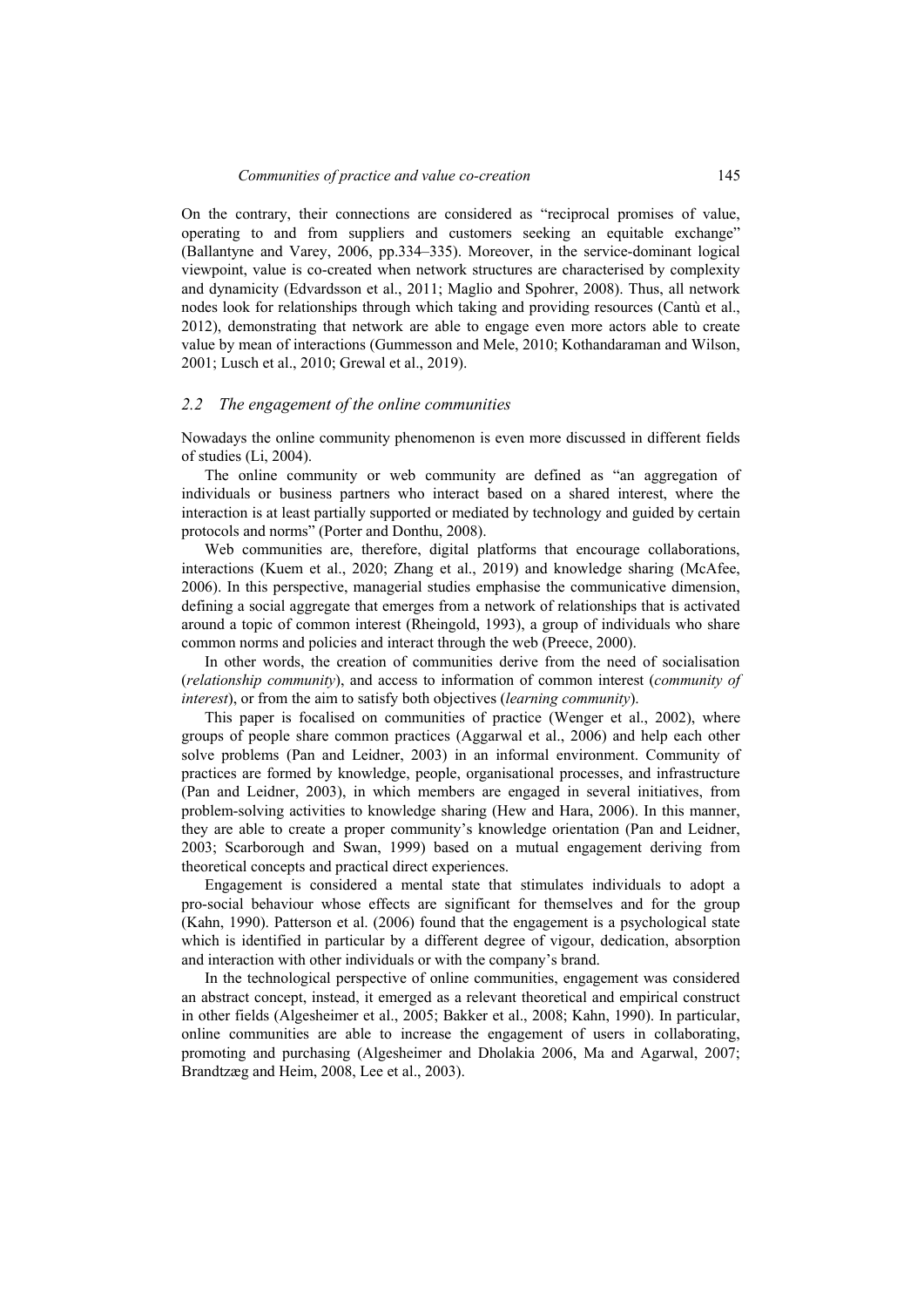Engagement permeates each aspect of communities and it is the reason why members feel part of the community, the reason they belong to it (Hafeez et al., 2018). Based on the Balasubramanian and Mahajan (2001) framework, Hennig-Thurau et al. (2004) studied user engagement in online communities and identified the main motivations for users to participate in online discussion forums. These reasons include attention to other consumers, social benefits, presence of a moderator who solves problems, self-improvement, and the possibility of expressing one's emotions.

Moreover, engagement is one of the elements that shapes the community of practices competences based on three elements (Wenger, 1998): mutual engagement, joint enterprise, and shared repertoire (Wenger, 2000). In particular, studies show that the exchange of knowledge in communities of practice is stimulated mainly by intrinsic motivations (Osterloh and Frey, 2000).

### **3 Conceptual framework**

#### *3.1 Objectives of the research and hypothesis*

The value co-creation process involves different actors, who, by the network, integrate resources and apply them through interaction (Gummesson and Mele, 2010; Kothandaraman and Wilson, 2001; Lusch et al., 2010). Some contributions took an interest in the systemic and synergistic effects of value co-creation (Lusch et al., 2010; Vargo et al., 2008) and have suggested that the interaction between companies is the primary mean for them to integrate their activities and resources, and the mechanism through which resource benefits flow among companies (Håkansson et al., 2009).

A driver that facilitates such interaction is the community of practices. These communities are formed by knowledge, people, organisational processes, and infrastructure (Pan and Leidner, 2003), in which members are engaged in several initiatives, from problem-solving activities to knowledge sharing (Hew and Hara, 2006). In the present study, the interaction regards the companies' motivations that characterise their engagement (Baldus et al., 2015; Sukoco and Wu, 2010; McAlexander et al., 2002; Dholakia et al., 2004; Brodie et al., 2013) in the value co-creation process. Then, it was guided by the following research question:

*RQ: Which areas characterise the motivational engagement system of companies that allows to communities of practice to become an innovative process to reinforce the value co-creation process in the agri-food sector?* 

The basic idea is founded on the existence of areas that active the relationship and create a link between the motivations to exchange knowledge and the value co-creation process. In this perspective, we adopt the framework –CDI model (Figure 1) – proposed in our recent study (Fait et al., 2019a), which has already allowed us to observe that in the agri-food sector the virtual community's motivational system is characterised by the engagement, which operates around three motivational dimensions, such as Connection, Discussion and Influence.

In the perspective of the reinforcement of value co-creation process, the Connection variable implies a relationship based on knowledge sharing and on the perception of the benefits of sharing (Baldus et al., 2015). The explanatory variables of the expected benefits could be referred to the relational dimension of the social capital, as they respond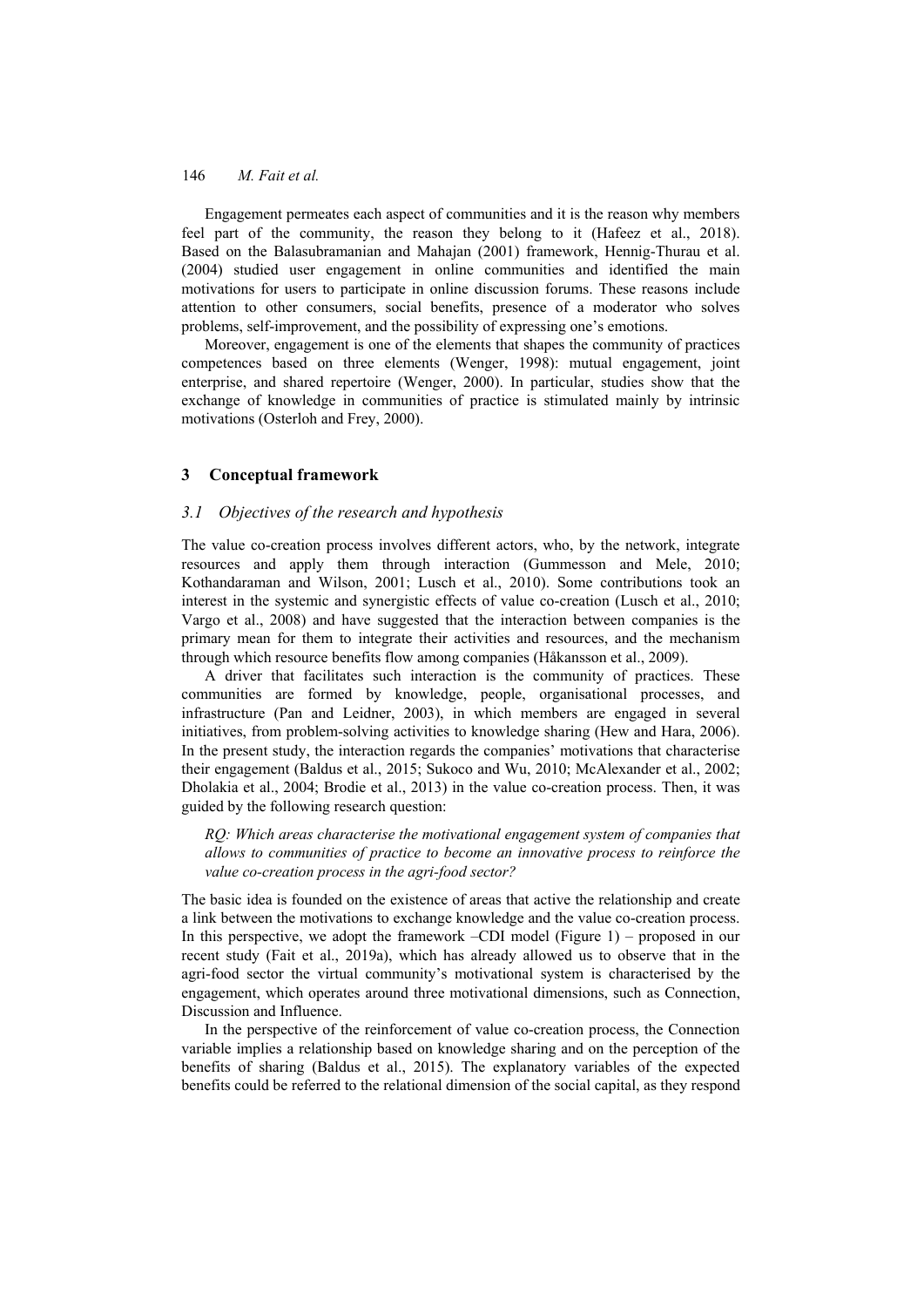to a specific type of norms – trust, reciprocity and solidarity – and to the identification process that involves members of a network (see Table 1).





*Source*: Adapted from Fait et al. (2019a)

| Phase of the model | Purpose                                 | Explanatory variables                                                                            |
|--------------------|-----------------------------------------|--------------------------------------------------------------------------------------------------|
| Connection         | Reinforcing the<br>relational dimension | Reinforcing trust for reducing internal conflicts<br>Conveying and sharing values and traditions |
|                    | of the social capital                   | Operating according to the consortium's<br>purposes                                              |
|                    |                                         | Involving human resources with specific skills                                                   |
|                    |                                         | Reinforcing actors' sense of belonging                                                           |
|                    |                                         | Generating a network identity                                                                    |

*Source*: Adapted from Fait et al. (2019a)

Therefore, we consider that:

*Hp1: The motivations that characterise the Connection leverage are able to influence the decision-making process behind knowledge sharing, oriented to reinforce value co-creation process.* 

The explanatory variables of Discussion (see Table 2) represent the interest of each member of the network to talk about a common topic (Baldus et al., 2015), when this can satisfy personal or community expectations (Zhang and Hiltz, 2003; Kolekofski and Heminger, 2003; Lesser, 2000) and generate a perceived advantage (Lin et al., 2009; Chen and Hung, 2010).

Therefore, we consider that:

*Hp2: The motivations that characterise the Discussion leverage are able to influence the decision-making process behind knowledge sharing, oriented to reinforce value co-creation process.*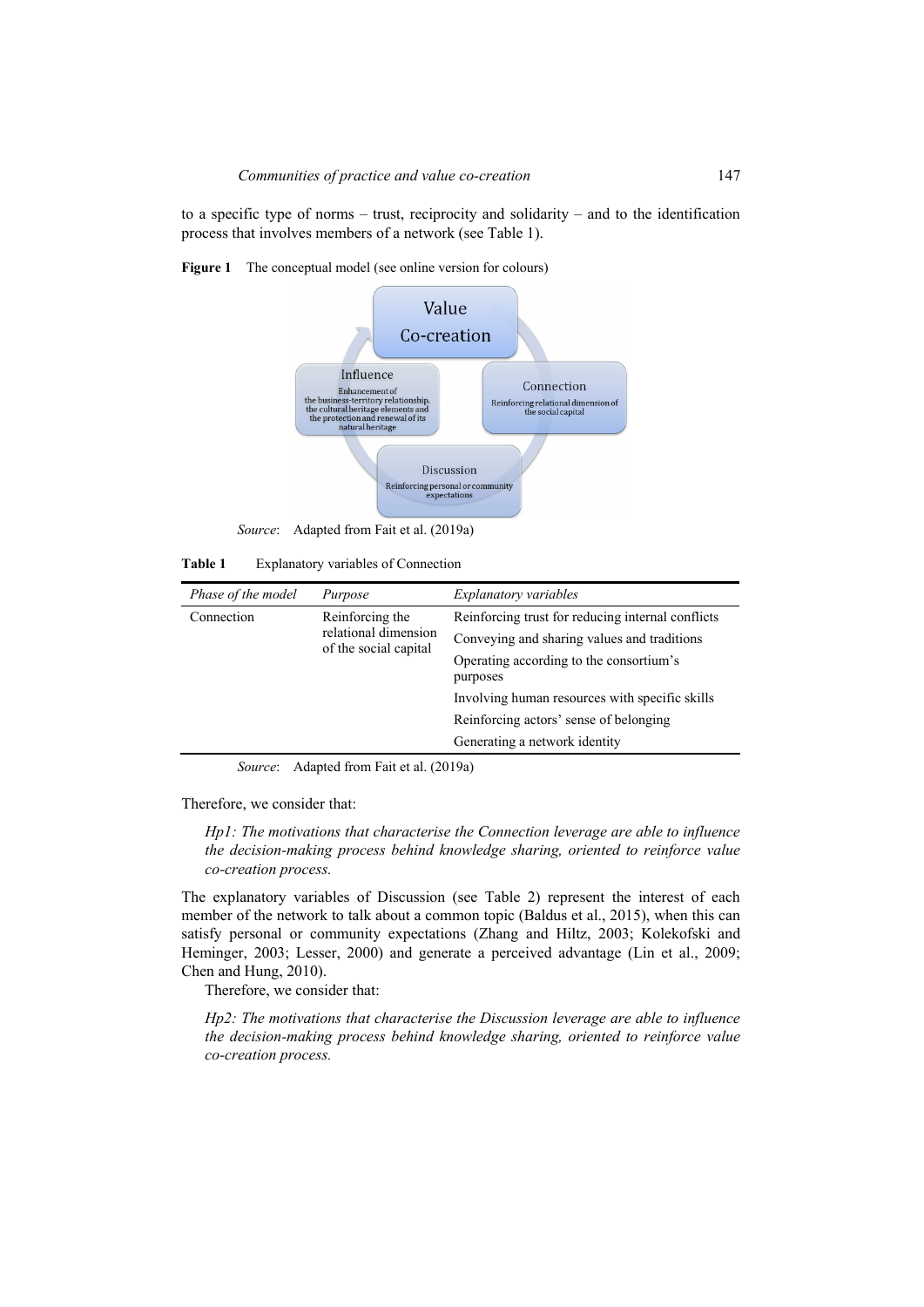The Influence is intended as the inclination of network's actors to take part and actively influence the value co-creation process, involving different factors and actors of territory. Hence, the explanatory variables (see Table 3) implies to enhance the business-territory relationship (Fait et al., 2019a), to enhance the cultural heritage elements and to protect and renewal of its natural heritage (Peters, 1997; Hall et al., 2000; Telfer, 2001; Siano, 2001; Hall and Mitchell, 2002; Siano et al., 2008; Bresciani et al., 2016; Scorrano et al., 2018).

| Phase of model | Purpose                      | Explanatory variables                                             |
|----------------|------------------------------|-------------------------------------------------------------------|
| Discussion     | Renforcing personal          | Enhancing the image of productions                                |
|                | or community<br>expectations | Generating social innovation                                      |
|                |                              | Facilitating common strategies aimed at protecting<br>productions |
|                |                              | Enhancing productions and sharing supply chain                    |
|                |                              | Creating useful services for members of network                   |
|                |                              | Generating an increase in the reputation of enterprises           |

**Table 2** The explanatory variables of Discussion

*Source*: Adapted from Fait et al. (2019a)

| <b>Table 3</b> | The explanatory variables of Influence |
|----------------|----------------------------------------|
|----------------|----------------------------------------|

| Phase of model | Purpose                                                                                                                                                    | <i>Explanatory variables</i>                                                                                                                                                                                                                                                                                             |
|----------------|------------------------------------------------------------------------------------------------------------------------------------------------------------|--------------------------------------------------------------------------------------------------------------------------------------------------------------------------------------------------------------------------------------------------------------------------------------------------------------------------|
| Influence      | Enhancement of the<br>business-territory<br>relationship and of the<br>cultural heritage<br>elements; protection and<br>renewal of its natural<br>heritage | Safeguarding terroir's value<br>Regenerating territory's natural resources<br>Safeguarding cultural heritage<br>Enriching the landscape respecting its<br>vocation<br>Participating into a shared process of<br>interventions designing<br>Facilitating companies' productive capacity<br>while respecting the territory |

*Source*: Adapted from Fait et al. (2019a)

In the light of this scenario, we assume that:

*Hp3: The motivations that characterise the Influence leverage are able to influence the decision-making process behind knowledge sharing, oriented to reinforce the value co-creation process.* 

## **4 Methodology**

## *4.1 Sample*

The conceptual framework described above has been tested in the agri-food sector, which is invested with a growing responsibility concerning the implementation of the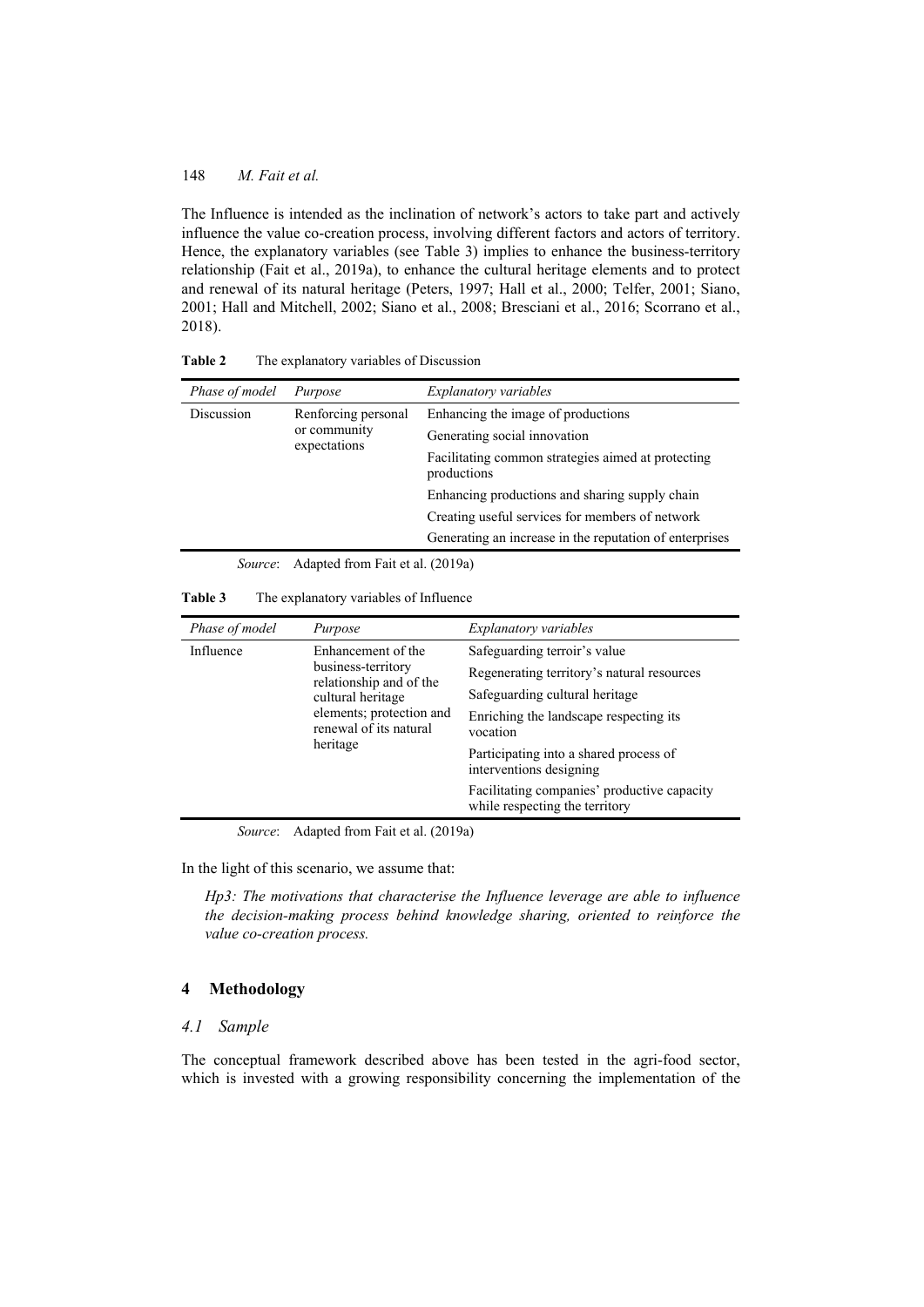value co-creation process. In fact, the agri-food sector involves the typically environmental aspects related to terroir and its productions, as well as:

- the *social aspect*, referable to the social capital that traditionally characterises all companies which operate in it, and to the value of the territorial identity of its productions
- the *economic dimension*, inherent to the competitive advantage that it can generate not only for companies but also for the territory on which they operate.

Within this sector, the survey focused on the companies belonging to the Agri-Food Protection Consortia. The protection consortia are network organisations whose purpose is represented by the search, in a socially responsible way, for the common good (being), that is, territory and typical products (Santoro et al., 2019; Caputo et al., 2019). A goal that requires a far-sighted vision, means taking care of the different actors, sharing knowledge and strategies in the name of the common good (Maizza et al., 2015; Scuotto et al., 2017; Ferreira et al., 2018). They are organisations in which it is important to reinforce the relationships, the trust, the sharing of value and knowledge.

The survey method for data collection was adopted (Singleton et al., 1999; De Leeuw, 2008) preparing a questionnaire, sent by e-mail in the period November–December 2018, to companies' directors of appropriately selected consortia. Our research interested the most important agri-food areas in the Italian economic context – wine production, ham production, dairy, olive oil and fruit farming. The 11 Consortia were identified considering the period of activity and the number of consortium's members.

As we carried out an exploratory research, conducted on a selected sample of companies, the technique of sampling of convenience was applied and a total number of 300 validly completed questionnaires were collected, considered and analysed.

Respondents were members in a consortium as follows: 35% from 10 to 20 years; 21% from 21 to 30 years; 17% for less than 10 years, and 27% for over 30 years (see Graph 1).



**Graph 1** Years of membership in the consortium

The 85% of respondents had from 10 to 49 employees, the 13% from 50 to 250 employees and 2% have over 250 employees (see Graph 2).

*Source*: Our elaboration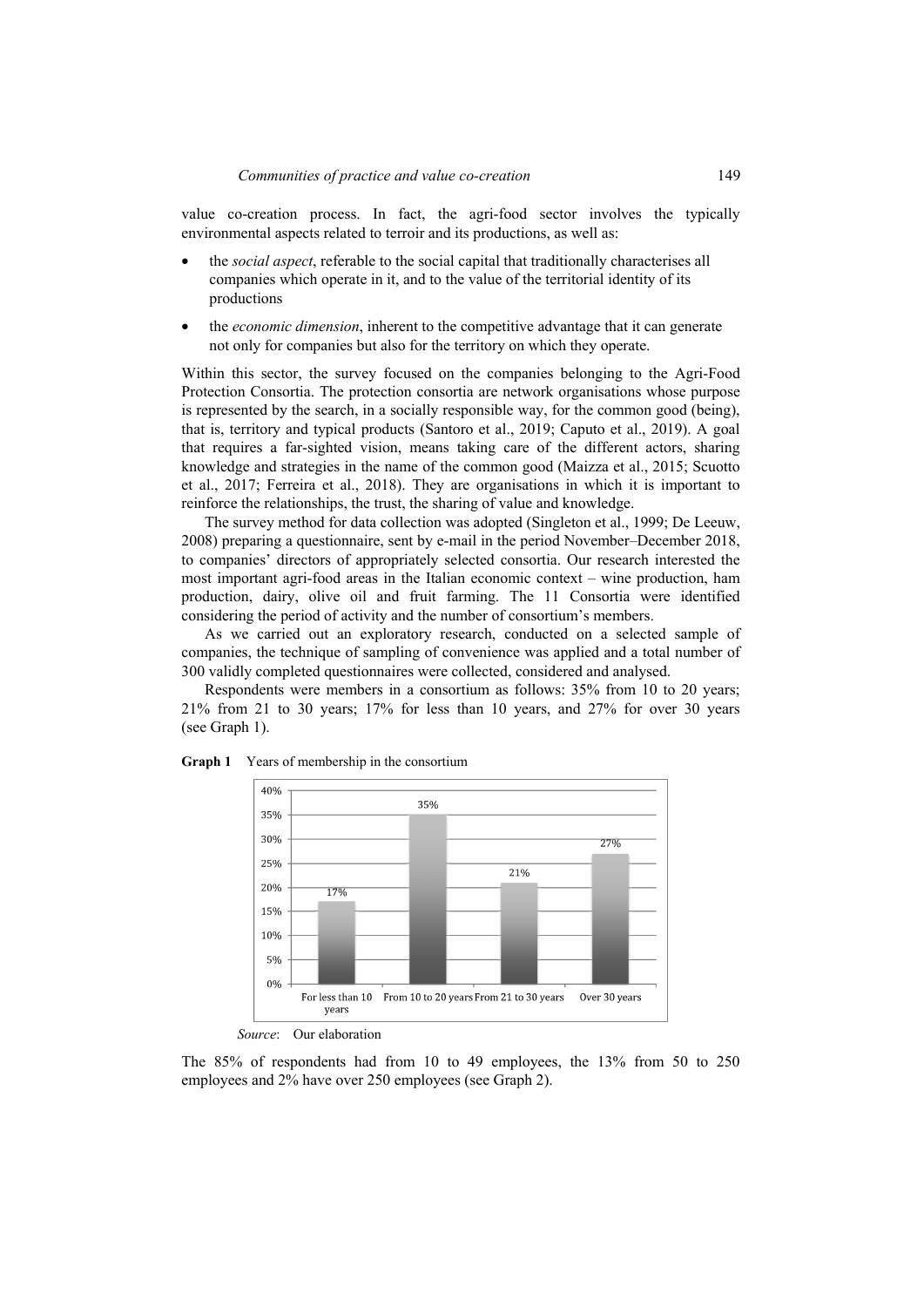Additionally, 83% of the sample had a revenue of less than two million euros, 15% had a revenue from two millions to 10 million euros and 2% had a revenue of over 10 million euros (see Graph 3).





*Source*: Our elaboration





*Source*: Our elaboration

### *4.2 Survey*

The questionnaire was structured taking into account the three dimensions of the CDI model – *Connection*, *Discussion*, *Influence* – and preparing the questions so that respondents could express their judgement on a Likert scale (Likert, 1932) from 0 (not important) to 7 (very important). The empirical phase verified which areas that characterise the motivational engagement system of the companies allow to communities of practice become an innovative process to reinforce the value co-creation process in the agri-food sector.

To this end, to confirm the existence of the proposed structure with the model, a *confirmatory factor analysis* was applied, elaborated by SPSS (Stock and Watson,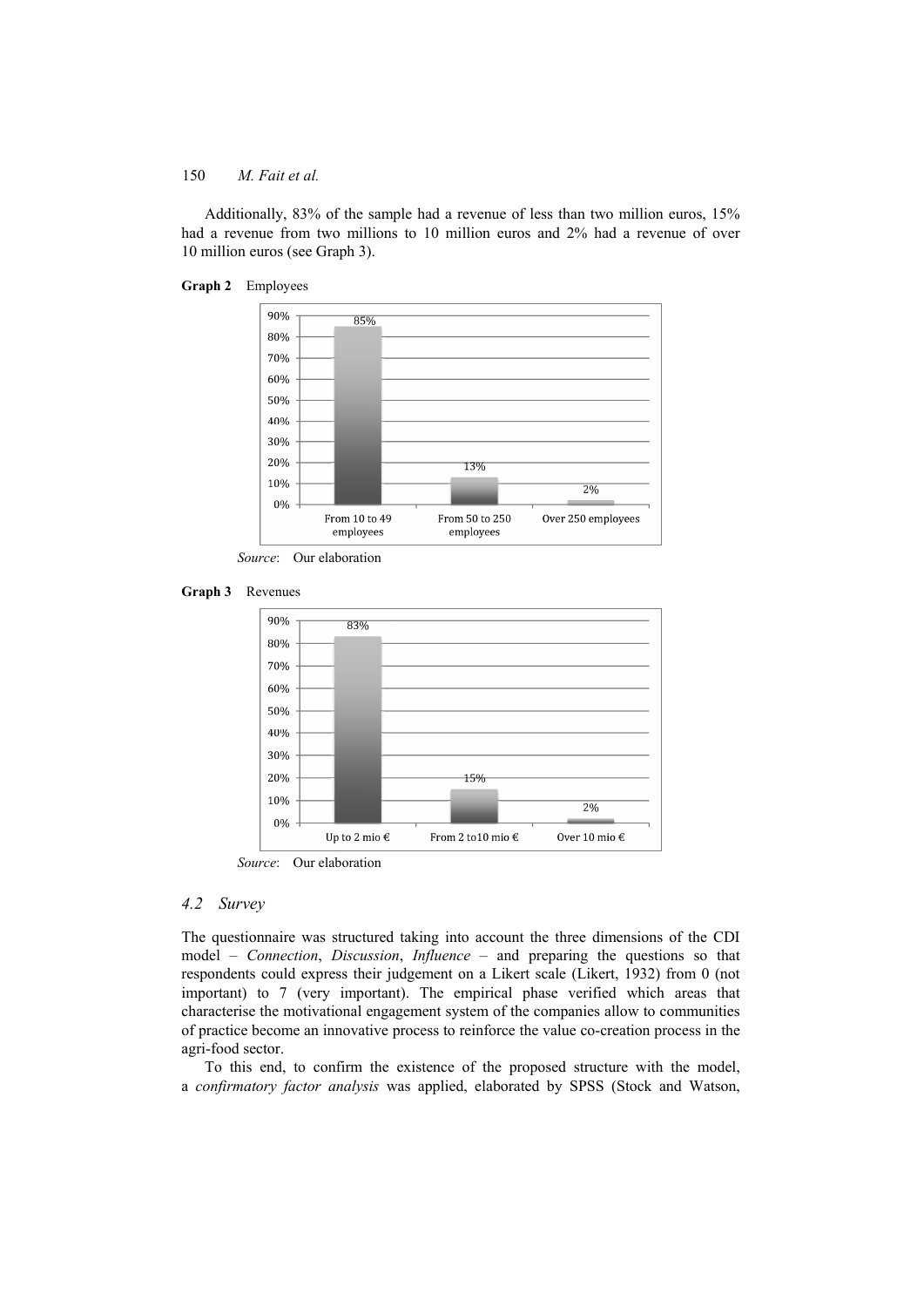2007; Bracalente et al., 2009). This technique allows, in fact, to observe whether the decision to participate in a web community oriented to reinforce indispensable relationships for value co-creation process is structured on all the items identifying the motivations or, rather, companies choose some items as guidelines of their behaviour. The results of the KMO test (0.564) and the Bartlett test are indicative of a correlation between the variables (p value  $> 0.05$ ), confirming the sufficient acceptability of the factor analysis.

The analysis has extracted six elements that explain 66.56% of the variance (values of 60–70% considered acceptable in terms of information function) (see Table 4).

|                   |      | Initial eigenvalues |                                   | Loading sums of the<br>extraction squares |        |                                    | Loading sums of the rotation<br>squares |                  |                    |
|-------------------|------|---------------------|-----------------------------------|-------------------------------------------|--------|------------------------------------|-----------------------------------------|------------------|--------------------|
| Factor<br>loading | $\%$ | $\%$                | Total Variance Cumulative<br>$\%$ | Total<br>$\%$                             | $\%$   | <i>Variance Cumulative</i><br>$\%$ | Total<br>$\%$                           | Variance<br>$\%$ | Cumulative<br>$\%$ |
| 1                 | 4401 | 24,251              | 24,251                            | 4401                                      | 24,251 | 24,251                             | 2372                                    | 13,175           | 13,175             |
| 2                 | 1944 | 10.800              | 35,251                            | 1944                                      | 10,800 | 35,251                             | 2272                                    | 12,623           | 25,798             |
| 3                 | 1697 | 9430                | 44,681                            | 1697                                      | 9430   | 44,681                             | 2008                                    | 11,155           | 36,953             |
| $\overline{4}$    | 1415 | 7863                | 52,543                            | 1415                                      | 7863   | 52,543                             | 1913                                    | 10,628           | 47,581             |
| 5                 | 1294 | 7189                | 59,733                            | 1294                                      | 7189   | 59,733                             | 1731                                    | 9615             | 57,196             |
| 6                 | 1230 | 6832                | 66,565                            | 1230                                      | 6832   | 66,565                             | 1686                                    | 9369             | 66,565             |

**Table 4** Total variance explained

Extraction method: principal component analysis.

Rotation method: Varimax rotations with Kaiser normalisation.

a. Convergence for the rotation performed in 21 iterations.

*Source*: Our elaboration

#### **5 Results**

The interpretation of the factors took place through the rotated component matrix (see Table 5), which shows the correlations between the original variables and the components identified (factor loading). Each variable is associated with the factor with which it has the highest correlation and the factor is named considering what it has in common with the variables associated.

The first two components, respectively called Network identity and Sense of belonging, allow us to confirm the first hypothesis (Hp1). In fact, the variables that characterise them show that companies are motivated in sharing knowledge when benefits are represented by the participation of human resources with specific skills (0.708) that convey and share values and traditions (0.642), and facilitate the creation of a network identity (0.606). At the same time, sharing knowledge reinforce trust that reduce internal conflicts (0.730) and create harmony in the way actors behave in the consortium (0.635). Therefore, the motivations that characterise the Connection leverage are able to influence the decision-making process behind knowledge sharing, oriented to reinforce the value co-creation process because they reinforce the relational elements of the social capital and the actors' sense of belonging (0.775).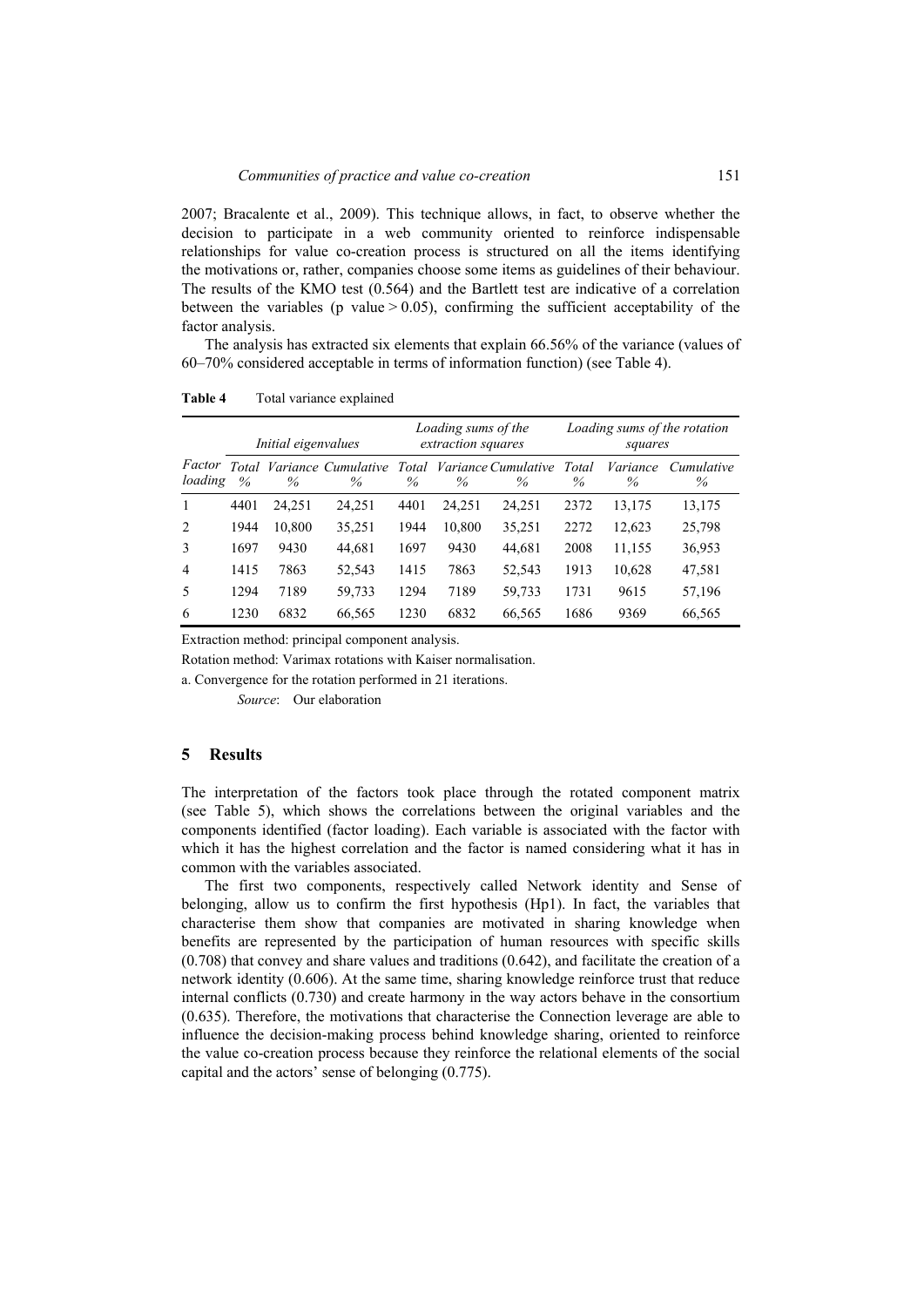| Table 5<br>Rotated component matrix |  |
|-------------------------------------|--|
|-------------------------------------|--|

|                                                                                  |                       | <i>identity belonging</i> | Network Sense of Enhancement Production Vocation of Common<br>strategies | assets | the territory growth |       |  |  |  |  |
|----------------------------------------------------------------------------------|-----------------------|---------------------------|--------------------------------------------------------------------------|--------|----------------------|-------|--|--|--|--|
| Items                                                                            | <b>Factor</b> loading |                           |                                                                          |        |                      |       |  |  |  |  |
| Conveying and sharing<br>values and traditions                                   | 0.642                 |                           |                                                                          |        |                      |       |  |  |  |  |
| Involving human resources<br>with specific skills                                | 0.708                 |                           |                                                                          |        |                      |       |  |  |  |  |
| Generating network identity                                                      | 0.606                 |                           |                                                                          |        |                      |       |  |  |  |  |
| Reinforcing trust for reduce<br>internal conflicts                               |                       | 0.730                     |                                                                          |        |                      |       |  |  |  |  |
| Operating according to the<br>consortium's purposes                              |                       | 0.635                     |                                                                          |        |                      |       |  |  |  |  |
| Reinforcing actor's sense of<br>belonging                                        |                       | 0.775                     |                                                                          |        |                      |       |  |  |  |  |
| Enhancing the image of<br>productions                                            |                       |                           | 0.731                                                                    |        |                      |       |  |  |  |  |
| Generating social<br>innovation                                                  |                       |                           | 0.553                                                                    |        |                      |       |  |  |  |  |
| Facilitating common<br>strategies aimed at<br>protecting productions             |                       |                           | 0.698                                                                    |        |                      |       |  |  |  |  |
| Safeguarding terroir's value                                                     |                       |                           |                                                                          | 0.768  |                      |       |  |  |  |  |
| Safeguarding cultural<br>heritage                                                |                       |                           |                                                                          | 0.796  |                      |       |  |  |  |  |
| Facilitating companies'<br>productive capacity while<br>respecting the territory |                       |                           |                                                                          | 0.573  |                      |       |  |  |  |  |
| Regenerating Territory's<br>natural resources                                    |                       |                           |                                                                          |        | 0.776                |       |  |  |  |  |
| Enriching landscape<br>respecting its vocation                                   |                       |                           |                                                                          |        | 0.725                |       |  |  |  |  |
| Participating into a shared<br>process of interventions<br>designing             |                       |                           |                                                                          |        | 0.567                |       |  |  |  |  |
| Enhancing productions and<br>share supply chain                                  |                       |                           |                                                                          |        |                      | 0.792 |  |  |  |  |
| Creating useful services for<br>members of network                               |                       |                           |                                                                          |        |                      | 0.567 |  |  |  |  |
| Generating increase in the<br>reputation of enterprises                          |                       |                           |                                                                          |        |                      | 0.683 |  |  |  |  |

Extraction method: Analysis of the main components.

Rotation method: Varimax with Kaiser standardisation.

a. Convergence for rotation performed in 12 iterations.

*Source*: Our elaboration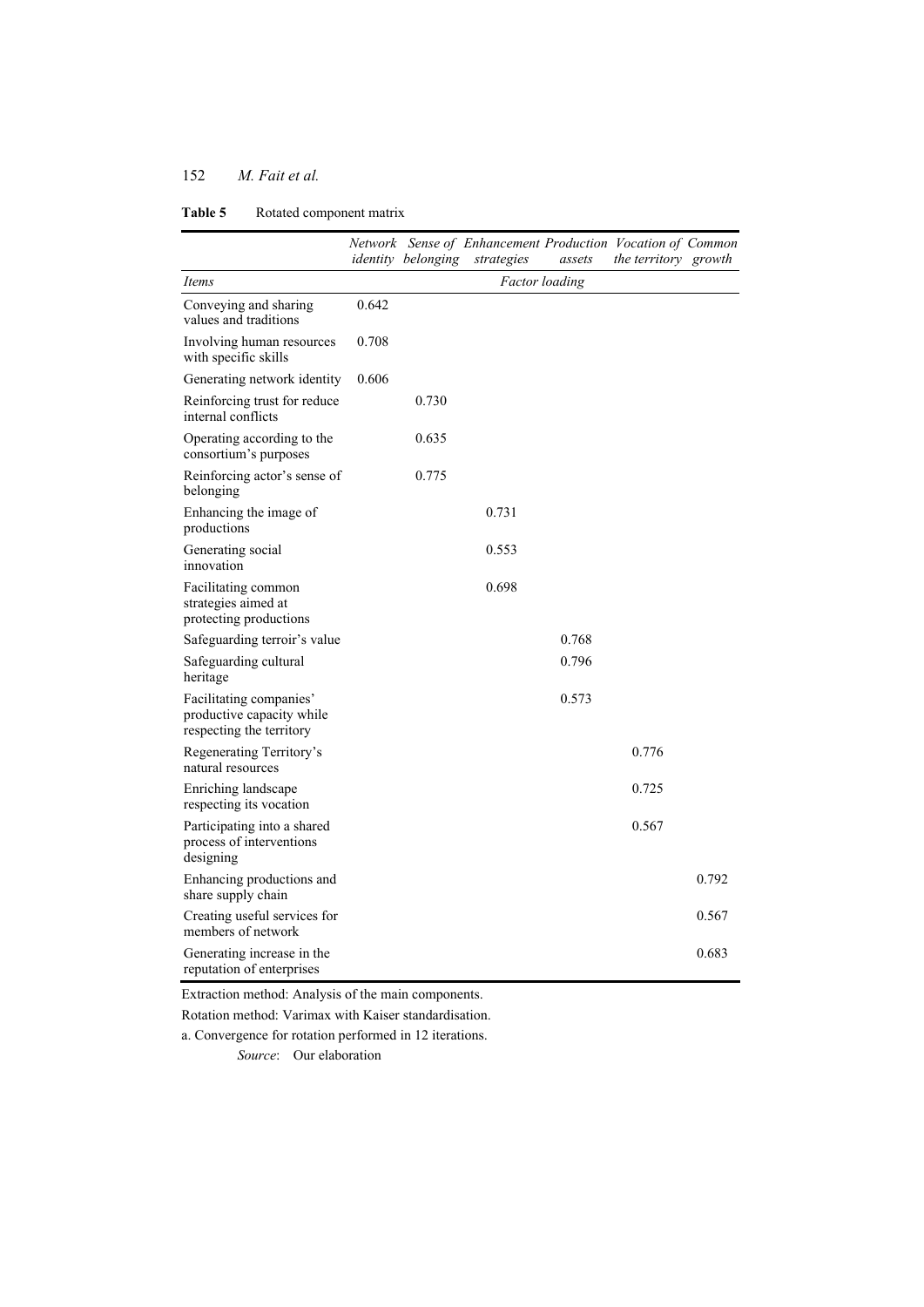The availability of community actors to exchange knowledge – Discussion – is activated through topics that are indicative of personal or community expectations and the perceived advantages (Hp2). The components called Enhancement strategies and Common growth confirm the second hypothesis (Hp2). The first component indicates that the perceived expectations is linked to the possibility of generating an unique image of productions (0.731), to stimulate forms of social innovation (0.553) such as to facilitate common strategies aimed at protecting productions (0.698). Similarly, the variables Enhancing productions and share supply chain (0.792), Creating useful services for members of network  $(0.567)$  and Increasing the reputation of enterprises  $(0.683)$ suggest that actors of consortium share knowledge when they perceive the common growth as advantage.

The fourth and fifth components – Production assets and Vocation of the territory – are characterised by items that confirm the third hypothesis (Hp3). The explanatory variables suggest that the actors' actively influence concerns the enhancement of the business-territory relationship – Facilitating companies' productive capacity while respecting the territory  $(0.573)$ , Participating into a shared process of interventions designing  $(0.567)$  – and the protection of the cultural heritage and natural heritage of territory – Safeguarding terroir's value (0.768), Safeguarding cultural heritage (0.796), Regenerating territory's natural resources (0.776) and Enriching landscape respecting its vocation (0.725).

#### **6 Discussion, conclusions and managerial implications**

The objective of this study was to observe the relationship between the motivations involved in the knowledge exchanging within an online community as well as the shared planning of the value co-creation. According to the literature that considers engagement as the key to an efficient and effective participation in these virtual environments (Ray et al., 2014), a model has been empirically tested (Fait et al., 2019a, 2019b) it has allowed identifying which areas can be considered relevant for a constant and active engagement of the online community's members, when this is created with the purpose of planning the value co-creation of the companies.

The decision to test it within the companies participating in the Agri-Food Protection Consortia is justified by the particular type of network they represent, characterised by the presence of a relational heritage built through the dissemination of productive and cultural knowledge, and the sharing of common vision, mission, organisational, and territorial values (Maizza et al., 2015). An area, therefore, suitable to evaluate the motivational structure underlying the exchange of knowledge, oriented to the value co-creation planning. The confirmatory factor analysis shows that the first phase of knowledge sharing – Connection – into virtual community is characterised by a motivational engagement system based on the strengthening of the relational elements of social capital and on the identification process that involves network's members. The development of Connection dimension can represent a driver to increase ability of subjects to act together, effectively, based on the same conception of the project.

Moreover, results confirm that the advantage connected with the knowledge exchange about a common topic – *Discussion* – lies in the possibility to satisfy personal or community expectations. The perception of the potential advantage derivable from the exchange of knowledge lies, in fact, in the possibility of defining common strategies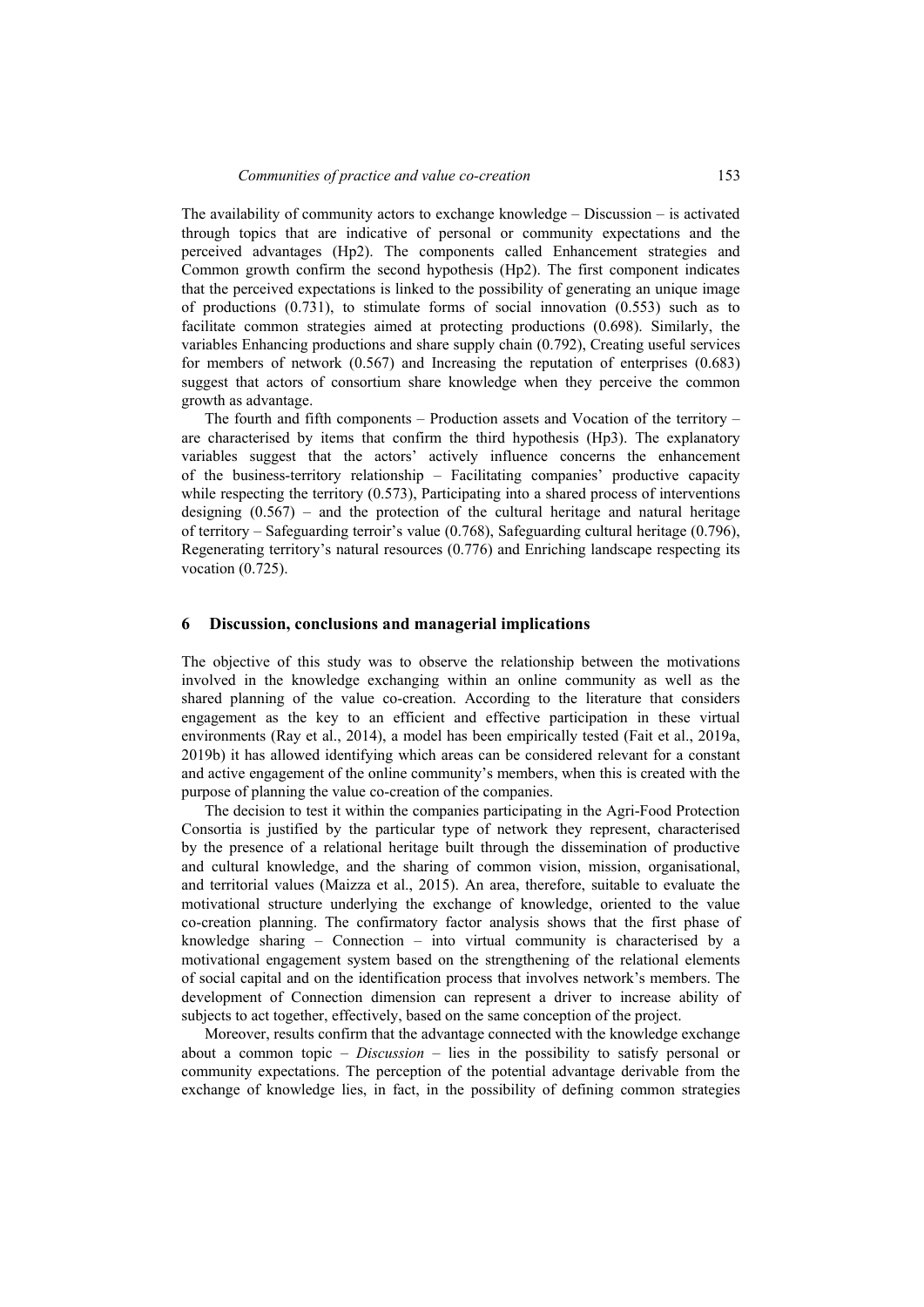aimed at enhancing enterprises, to create a univocal image of its productions, and to generate social innovation; without neglecting the objective of maintaining a high standard of production and supply chain, of creating useful services for the community members that will generate an increase in the reputation of its enterprises. It is through the coordination between personal and community expectations that value co-creation process can be planned as the capacity to produce and maintain within the community – understood as a network of enterprises that share values and goals – the maximum of the possible added value.

Lastly, the motivational engagement is characterised by the awareness that the reinforcement of relationship by knowledge sharing process can influence on the enhancement of the business-territory relationship, on the protection and renewal cultural heritage elements and on natural heritage on which they operate. The paper, therefore, helps to confirm that the engagement is the key to active participation in this unique socio-technical environment (Ray et al., 2014), especially when the goal of sharing knowledge is as specific as the value co-creation process is.

The paper participates in the literature discussion, talking about the importance of engagement in virtual communities. The nature of explicative variables of the different dimensions suggests that exists a relationship between them. The sharing is activated by the strengthening of the relational elements of social capital that reinforce the will to stand in relation (Connection) and facilitate the identification process involving members of a network and allows satisfy personal or community expectations (Discussion). At the same time, the strengthening of identity makes well aware the companies that their path of a common growth as this can influence territory (Influence). Consequently, these reflections suggest that the on line communities must become places for sharing a common project that takes into consideration social-economic and environmental objectives and not simply professional interests (Chiu et al., 2006; Wasko and Faraj, 2005), specific (Ma and Agarwal, 2007) or general topics (Bateman et al., 2011).

In this perspective, it is possible to create a virtuous circle well defined, based on the orientation of the knowledge sharing towards strategic objectives of value co-creation appropriately shared. The improvement of the systemic relationships generates attractiveness, management improvement and attracts other companies potentially aggregable.

### **7 Future directions and limitations**

Our study focused mainly on the analysis of the motivational system that induces the actors of a network to exchange knowledge when it is oriented towards the design of value co-creation. In other words, we wanted to analyse the substrate on which a knowledge sharing strategy should be formed so that it can become a driver of value creation. The study has some limitations. The first is that the conclusive data on the value co-creation process cannot be generalised. However, the results provide important reflections for the networks operating in the agri-food context, today called to intervene in the planning of a process of value co-creation.

A second limitation is represented by the fact that the interviewees do not participate in a virtual community but have been asked only if they are potentially interested in participating to it, and the importance they give to specific motivations. Therefore, a possible development of work could be to focus on a sample of companies that actually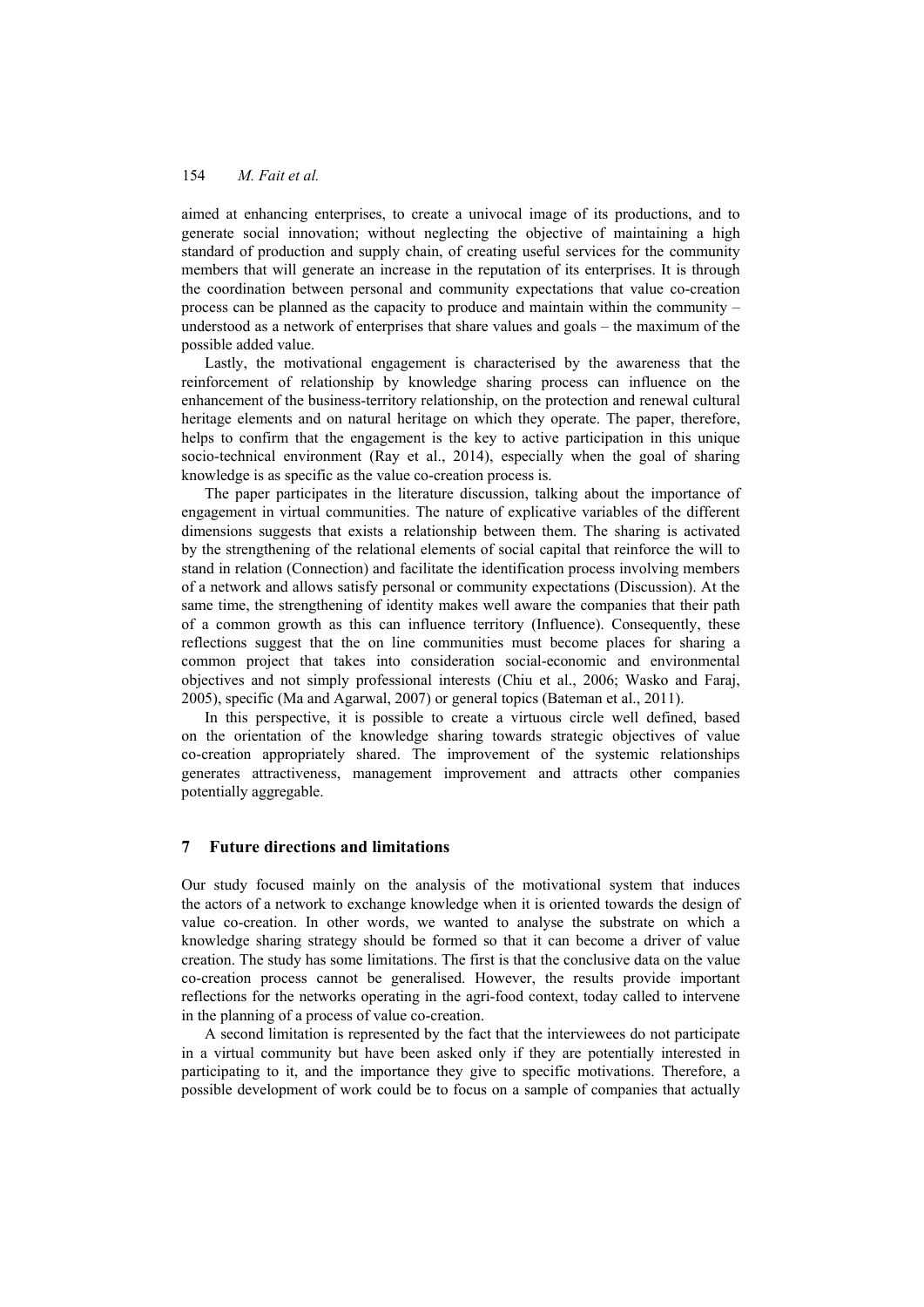participate in these types of operations. Lastly, a further limitation is represented by not having considered the relationship that exists between participation in the creation of value and appropriation of it, which undoubtedly represents an important layer for future research.

The study, however, showed that knowledge sharing is perceived as relevant for the shared design of value and that this process must take place on several levels and perspectives, which could be further investigated in this perspective. In fact, the motivational system that derives from the model applied demonstrates that the actors of a consortium are aware of the existence of three dimensions of relationships oriented towards the creation of value. They are willing to engage in the exchange of knowledge if this strengthens the relational elements – trust, identification, sharing of norms, etc. – and if the Discussion areas are shared with a view to an individual or community benefit. At the same time they perceive the importance that the exchange of knowledge assumes with reference to factors external to the relations between companies such as relations with the territory and the protection of cultural and natural heritage. Ultimately, the study suggests some guidelines, at least valid for the agri-food sector, for the design of virtual communities. The basic logic is that the pro-social behaviour of the members must be oriented towards shared planning on several levels – economic-social and environmental –, such as to generate a strengthening of identity with the community (Quaglione et al., 2020), the creation of a culture knowledge sharing aimed at the generation of systemic services, the self-feeding of knowledge through a virtuous circle created by it.

#### **References**

- Aggarwal, N., Dai, Q. and Walden, E.A. (2006) 'Do markets prefer open or proprietary standards for XML standardization? An event study', *International Journal of Electronic Commerce*, Vol. 11, No. 1, Fall, pp.117–136.
- Aksoy, L., van Riel, A., Kandampully, J., Wirtz, J., den Ambtman, A., Bloemer, J. and Canli, Z.G. (2013) 'Managing brands and customer engagement in online brand communities', *Journal of Service Management*, Vol. 24, No. 3, pp.223–244.
- Algesheimer, R. and Dholakia, P.M. (2006) 'Do customer communities pay off?', *Harvard Business Review*, Vol. 84, No. 11, pp.26–30.
- Algesheimer, R., Dholakia, U.M. and Herrmann, A. (2005) 'The social influence of brand community: evidence from European car clubs', *Journal Marketing*, Vol. 69, No. 3, pp.19–34.
- Arvidsson, A. and Caliandro, A. (2016) 'Brand public', *Journal of Consumer Research*, Vol. 42, No. 5, pp.727–748.
- Auh, S., Bell, S.J., McLeod, C.S. and Shih, E. (2007) 'Co-production and customer loyalty in financial services', *Journal of Retailing*, Vol. 83, No. 3, pp.359–370, http://dx.doi.org/ 10.1016/j.jretai.2007.03.001
- Auh, S., Menguc, B., Katsikeas, C.S. and Jung, Y.S. (2019) 'When does customer participation matter? An empirical investigation of the role of customer empowerment in the customer participation–performance link', *Journal of Marketing Research*, Vol. 56, No. 6, pp.1012–1033, https://doi.org/10.1177/0022243719866408
- Bahl, A., Black, G.S. and Bhausaheb, R.L. (2019) 'The implication of consumer knowledge of technology and consumer behaviour with technology-based products: empirical evidence from US and Indian consumers', *Journal for Global Business Advancement*, Vol. 12, No. 4, pp.497–515.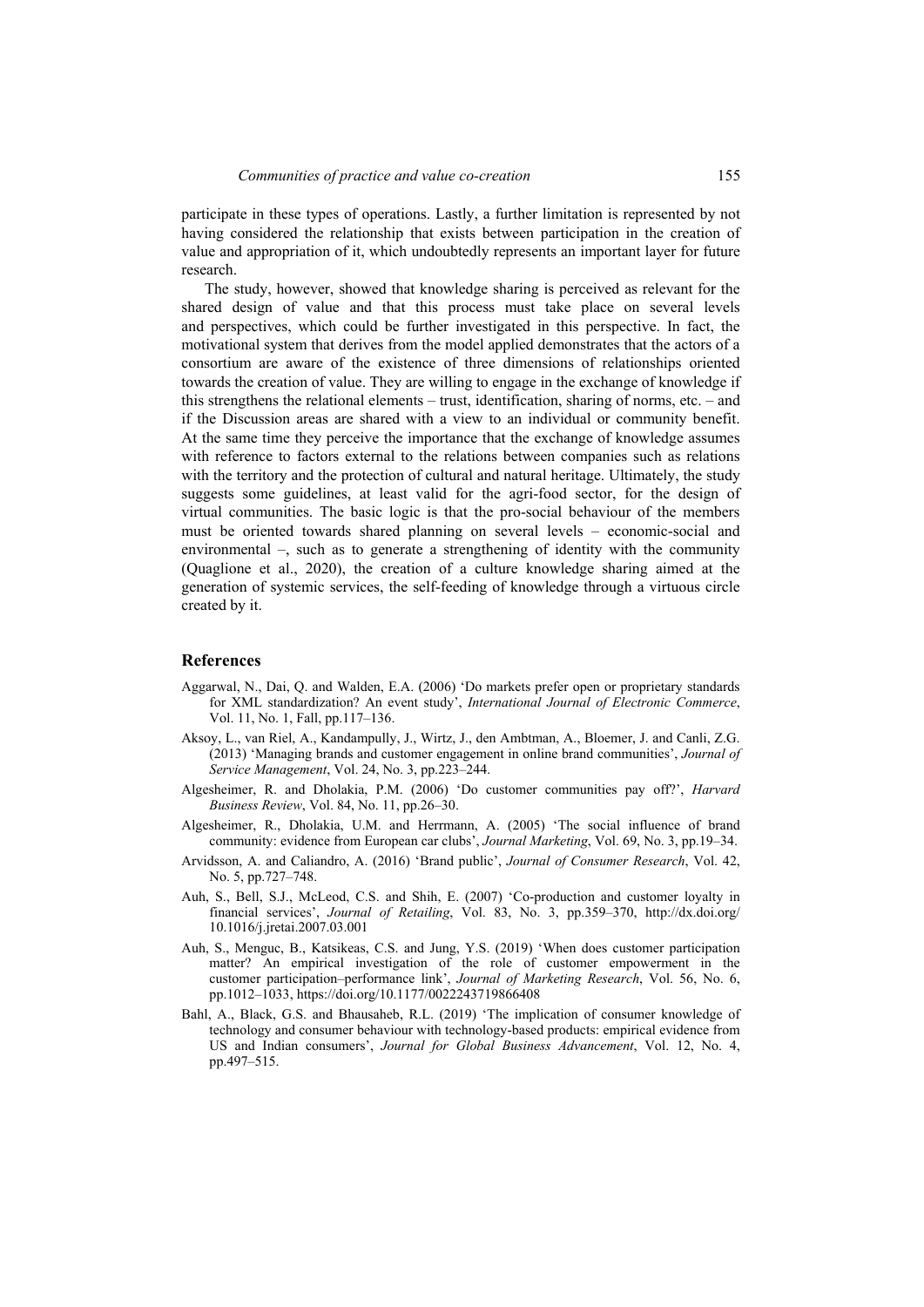- Bakker, A.B., Schaufeli, W.B., Leiter, M.P. and Taris, T.W. (2008) 'Work engagement: an emerging concept in occupational health psychology', *Work & Stress*, Vol. 22, No. 3, pp.187–200.
- Balasubramanian, S. and Mahajan, V. (2001) 'The economic leverage of the virtual community', *International Journal of Electronic Commerce*, Vol. 5, No. 3, pp.103–138.
- Baldus, B.J., Voorhees, C. and Calantone, R. (2015) 'Online brand community engagement: scale development and validation', *Journal of Business Research*, Vol. 68, No. 5, pp.978–985.
- Ballantyne, D. and Varey, R.J. (2006) 'Creating value-in-use through marketing interaction: the exchange logic of relating, communicating and knowing', *Marketing Theory*, Vol. 6, No. 3, pp.335–348.
- Bateman, P.J., Gray, P.H. and Butler, B.S. (2011) 'The impact of community commitment on participation in online communities', *Information Systems Research*, Vol. 22, No. 4, pp.841–854.
- Bracalente, B., Cossignani, M. and Mulas, A. (2009) *Statistica aziendale*, McGraw-Hill, Milan.
- Brandtzæg, P.B. and Heim, J. (2008) 'User loyalty and online communities: Why members of online communities are not faithful', *Proceedings 2nd International Conference Intelligent Technologies Interactive Entertainment*, ICST, Brussels, pp.10–19.
- Bresciani, S., Giacosa, E., Broccardo, L. and Culasso, F. (2016) 'The family variable in the French and Italian wine sector', *EuroMed Journal of Business*, Vol. 11, No. 1, pp.101–118, https://doi.org/10.1108/EMJB-03-2015-0012
- Brodie, R.J., Ilic, A., Juric, B. and Hollebeek, L. (2013) 'Consumer engagement in a virtual brand community: an exploratory analysis', *Journal of Business Research*, Vol. 66, No. 1, pp.105–114.
- Cai, S., Luo, Q., Xin, F. and Fang, B. (2020) 'What drives the sales of paid knowledge products? A two-phase approach', *Information & Management*, p.103264.
- Cantù, C., Corsaro, D. and Snehota, I. (2012) 'Roles of actors in combining resources into complex solutions', *Journal of Business Research*, Vol. 65, No. 2, pp.139–150.
- Caputo, F., Cillo, V., Candelo, E. and Liu, Y. (2019) 'Innovating through digital revolution: the role of soft skills and Big Data in increasing firm performance', *Management Decision*, Vol. 57, No. 8, pp.2032–2051, https://doi.org/10.1108/MD-07-2018-0833
- Chen, L., Baird, A. and Straub, D. (2019) 'Why do participants continue to contribute? Evaluation of usefulness voting and commenting motivational affordances within an online knowledge community', *Decision Support Systems*, Vol. 118, pp.21–32.
- Chen, S. and Hung, W. (2010) 'To give or to receive? Factors influencing members' knowledge sharing and community promotion in professional virtual communities', *Information Management*, Vol. 47, No. 4, pp.226–236.
- Chiravuri, A. (2018) 'Investigating the efficacy of techniques affecting information exchange in virtual teams', *Journal for Global Business Advancement*, Vol. 11, No. 1, pp.110–125.
- Chiu, C.M., Hsu, M.H. and Wang, E.T. (2006) 'Understanding knowledge sharing in virtual communities: an integration of social capital and social cognitive theories', *Decision Support Systems*, Vol. 42, No. 3, pp.1872–1888.
- Cillo, V., Rialti, R., Bertoldi, B. and Ciampi, F. (2019) 'Knowledge management and open innovation in agri-food crowdfunding', *British Food Journal*, Vol. 121, No. 2, pp.242–258, https://doi.org/10.1108/BFJ-07-2018-0472
- Davies, W.M. (2009) 'Groupwork as a form of assessment: common problems and recommended solutions', *Higher Education*, Vol. 58, No. 4, pp.563–584.
- De Leeuw, E.D. (2008) 'Choosing the method of data collection', in De Leeuw, E.D., Hox, J.J. and Dillman, D.A. (Eds.): *International Handbook of Survey Methodology*, Taylor & Francis Group/Lawrence Erlbaum Associates, New York, NY, pp.113–135.
- De Valck, K., Van Bruggen, G.H. and Wierenga, B. (2009) 'Virtual communities: a marketing perspective', *Decision Support Systems*, Vol. 47, No. 3, pp.185–203.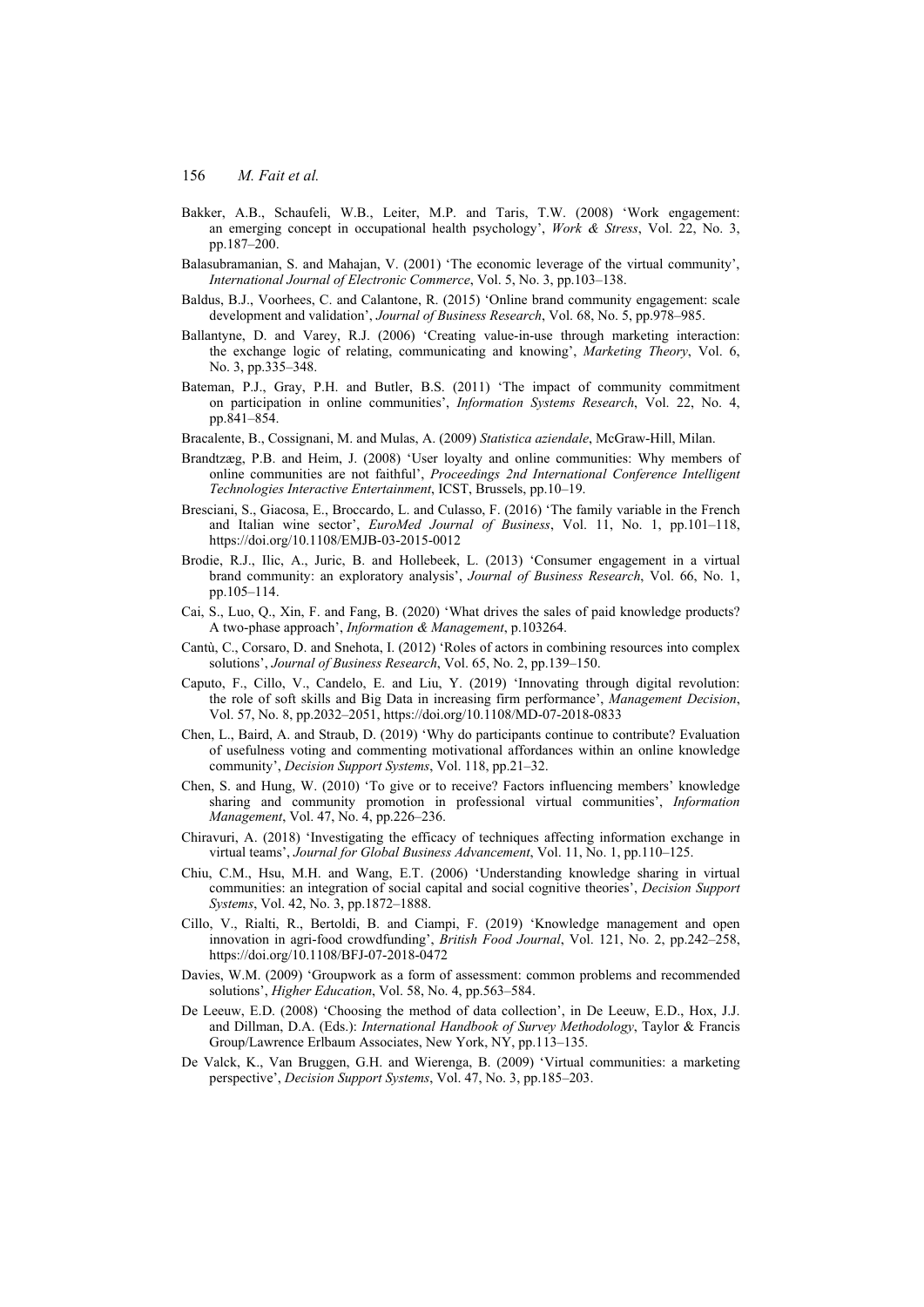- Del Giudice, M. and Maggioni, V. (2014) 'Managerial practices and operative directions of knowledge management within inter-firm networks: a global view', *Journal of Knowledge Management*, Vol. 18, No. 5, pp.841–846, https://doi.org/10.1108/JKM-06-2014-0264
- Del Giudice, M., Della Peruta, M.R. and Maggioni, V. (2013) 'Collective knowledge and organizational routines within academic communities of practice: an empirical research on science–entrepreneurs', *Journal of the Knowledge Economy*, Vol. 4, No. 3, pp.260–278.
- Dholakia, U.M., Bagozzi, R.P. and Pearo, L.K. (2004) 'A social influence model of consumer participation in network-and small-group-based virtual communities', *International Journal of Research in Marketing*, Vol. 21, No. 3, pp.241–263.
- Edvardsson, B., Tronvoll, B. and Gruber, T. (2011) 'Expanding understanding of service exchange and value co-creation: a social construction approach', *Journal of the Academy of Marketing Science*, Vol. 39, No. 2, pp.327–339.
- Epp, A.M. and Price, L.L. (2011) 'Designing solutions around customer network identity goals', *Journal of Marketing*, Vol. 75, No. 2, pp.36–54.
- Fait, M., Scorrano, P., Mastroleo, G., Cillo, V. and Scuotto, V. (2019b) 'A novel view on knowledge sharing in the agri-food sector', *Journal of Knowledge Management*, Vol. 23, No. 5, pp.953–974, https://doi.org/10.1108/JKM-09-2018-0572
- Fait, M., Vrontis, D., Maizza, A. and Cavallo, F. (2019a) 'Sustainability disclosure through virtual community: the case of the wine sector', *British Food Journal*, 10.1108/BFJ-07-2019-0481, ahead-of-print, ahead-of-print.
- Ferreira, J., Mueller, J. and Papa, A. (2018) 'Strategic knowledge management: theory, practice and future challenges', *Journal of Knowledge Management*, Vol. 24 No. 2, pp.121–126, https://doi.org/10.1108/JKM-07-2018-0461
- Gabisch, J.A. and Gwebu, K.L. (2011) 'Impact of virtual brand experience on purchase intentions: the role of multichannel congruence', *Journal of Electronic Commerce Research*, Vol. 12, No. 4, pp.302–319.
- Grewal, L., Stephen, A.T. and Coleman, N.V. (2019) 'When posting about products on social media backfires: the negative effects of consumer identity signaling on product interest', *Journal of Marketing Research*, Vol. 56, No. 2, pp.197–210, https://doi.org/ 10.1177/0022243718821960
- Grönroos, C. (2004) 'The relationship marketing process: communication, interaction, dialogue, value', *Journal of Business & Industrial Marketing*, Vol. 19, No. 2, pp.99–113, https://doi.org/10.1108/08858620410523981
- Grönroos, C. (2011) 'Value co-creation in service-logic: a critical analysis', *Marketing Theory*, Vol. 11, No. 3, pp.279–301.
- Grönroos, C. (2012) 'Conceptualising value co-creation: a journey to the 1970s and back to the future', *Journal of Marketing Management*, Vol. 28, Nos. 13–14, pp.1520–1534.
- Grönroos, C. and Helle, P. (2010) 'Adopting a service logic in manufacturing: conceptual foundation and metrics for mutual value creation', *Journal of Service Management*, Vol. 21, No. 5, pp.564–590.
- Grönroos, C. and Ravald, A. (2011) 'Service as business logic: implications for value creation and marketing', *Journal of Service Management*, Vol. 22, No. 1, pp.5–22.
- Grönroos, C. and Voima, P. (2013) 'Critical service logic: making sense of value creation and co-creation', *Journal of the Academy of Marketing Science*, Vol. 41, No. 2, pp.133–150.
- Gummesson, E. and Mele, C. (2010) 'Marketing as value co-creation through network interaction and resource integration', *Journal of Business Market Management*, Vol. 4, No. 4, 181–198.
- Hafeez, K., Foroudi, P., Nguyen, B., Gupta, S. and Alghatas, F. (2018) 'How do entrepreneurs learn and engage in an online community-of-practice? A case study approach', *Behaviour & Information Technology*, Vol. 37, No. 7, pp.714–735.
- Håkansson, H., Ford, D., Gadde, L-E., Snehota, I. and Waluszewski, A. (2009) *Business Innetworks*, Wiley, Chichester W.Sussex.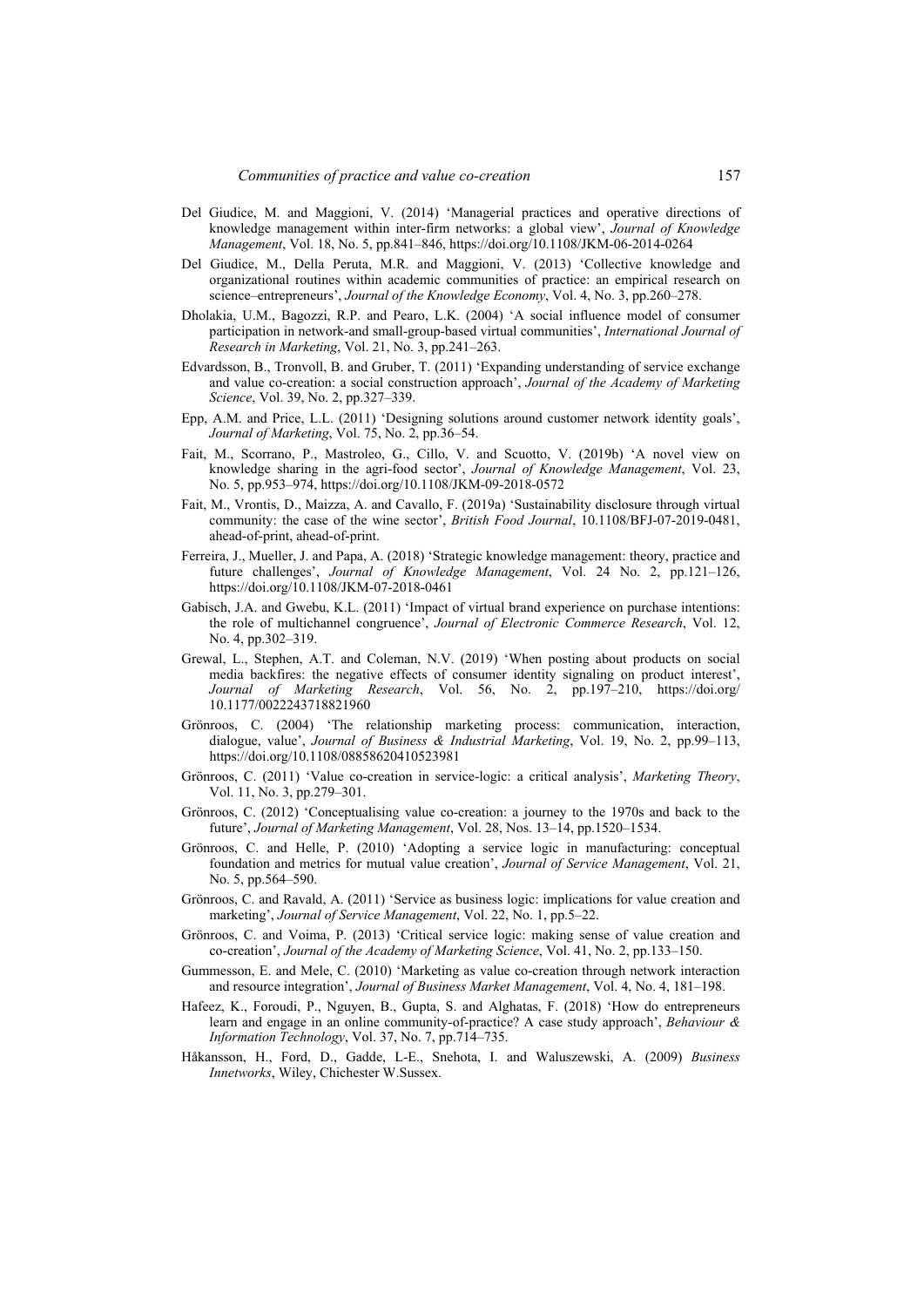- Hall, C.M. and Mitchell, R.D. (2002) 'The tourist terroir of New Zealand wine: the importance of region in the wine tourism experience', in Montanari, A. (Ed.): *Food and Environment: Geographies of Taste*, Società GeograficaItaliana, Roma.
- Hall, M., Sharples, L., Cambourne, B. and Macionis, N. (2000) *Wine Tourism around the World: Development, Managements and Markets*, Elsevier Science, Oxford.
- Hennig-Thurau, T., Gwinner, K.P., Walsh, G. and Gremler, D.D. (2004) 'Electronic word-ofmouth via consumer-opinion platforms: what motivates consumers to articulate themselves on the internet?', *Journal of Interactive Marketing*, Vol. 18, No. 1, pp.38–52.
- Hew, K.F. and Hara, N. (2006) 'Identifying factors that encourage and hinder knowledge sharing in a longstanding online community of practice', *Journal of Interactive Online Learning*, Vol. 5, No. 3, pp.297–316.
- Iaia, L., Vrontis, D., Maizza, A., Fait, M., Scorrano, P. and Cavallo, F. (2019) 'Family businesses, corporate social responsibility, and websites: The strategies of Italian wine firms in talking to stakeholders', *British Food Journal*, Vol. 121, No. 7, pp.1442–1466, https://doi.org/10.1108/BFJ-07-2018-0445
- Imran, M., Iqbal, S., Aslam, U. and Fatima, T. (2019) 'Does social media promote knowledge exchange? A qualitative insight', *Management Decision*, Vol. 57, No. 3, pp.688–702, https://doi.org/10.1108/MD-05-2017-0477
- Kahn, W.A. (1990) 'Psychological conditions of personal engagement and disengagement at work', *The Academy of Management Journal*, Vol. 33, No. 4, pp.692–724, doi: 10.2307/256287.
- Kolekofski, K.E. and Heminger, A.R. (2003) 'Beliefs and attitudes affecting intentions to share information in an organizational setting', *Information & Management*, Vol. 40, No. 6, pp.521–532.
- Kothandaraman, P. and Wilson, D.T. (2001) 'The future of competition: value-creating networks', *Industrial Marketing Management*, Vol. 30, No. 4, pp.379–389.
- Kuem, J., Khansa, L. and Kim, S.S. (2020) 'Prominence and engagement: different mechanisms regulating continuance and contribution in online communities', *Journal of Management Information Systems*, Vol. 37, No. 1, pp.162–190.
- Lave, J. and Wenger, E. (1991) *Situated Learning: Legitimate Peripheral Participation*, Cambridge University Press, London, UK.
- Lee, F.S.L., Vogel, D. and Limayem, M. (2003) 'Virtual community informatics: a review and research agenda', *Journal of Information Technology Theory Application*, Vol. 5, No. 1, pp.47–61.
- Lesser, E.L. (2000) 'Leveraging social capital in organizations', in Lesser, E.L. (Ed.): *Knowledge and Social Capital: Foundations and Applications*, Butterworth Heinemann, Woburn, MA.
- Letheren, K., Russell-Bennett, R., Mulcahy, R. and McAndrew, R. (2019) 'Rules of (consumer) engagement: technology as manager, assistant, intern', *European Journal of Marketing*, https://doi.org/10.1108/EJM-10-2017-0759
- Li, H. (2004) 'Virtual community studies: a literature review, synthesis and research agenda', *AMCIS 2004 Proceedings*, p.324, http://aisel.aisnet.org/amcis2004/324
- Likert, R. (1932) 'A technique for the measurement of attitudes', *Archives of Psychology*, Vol. 22, No. 140, p.55, https://psycnet.apa.org/record/1933-01885-001
- Lin, M.J.J., Hung, S.W. and Chen, C.J. (2009) 'Fostering the determinants of knowledge sharing in professional virtual communities', *Computers in Human Behavior*, Vol. 25, No. 4, pp.929–939.
- Lozano, R. (2012) 'Orchestrating organisational changes for corporate sustainability', *Greener Management International*, Vol. 57, pp.43–64.
- Lusch, R.F., Vargo, S.L. and Tanniru, M. (2010) 'Service, value networks and learning', *Journal of the Academy of Marketing Science*, Vol. 38, No. 1, pp.19–31.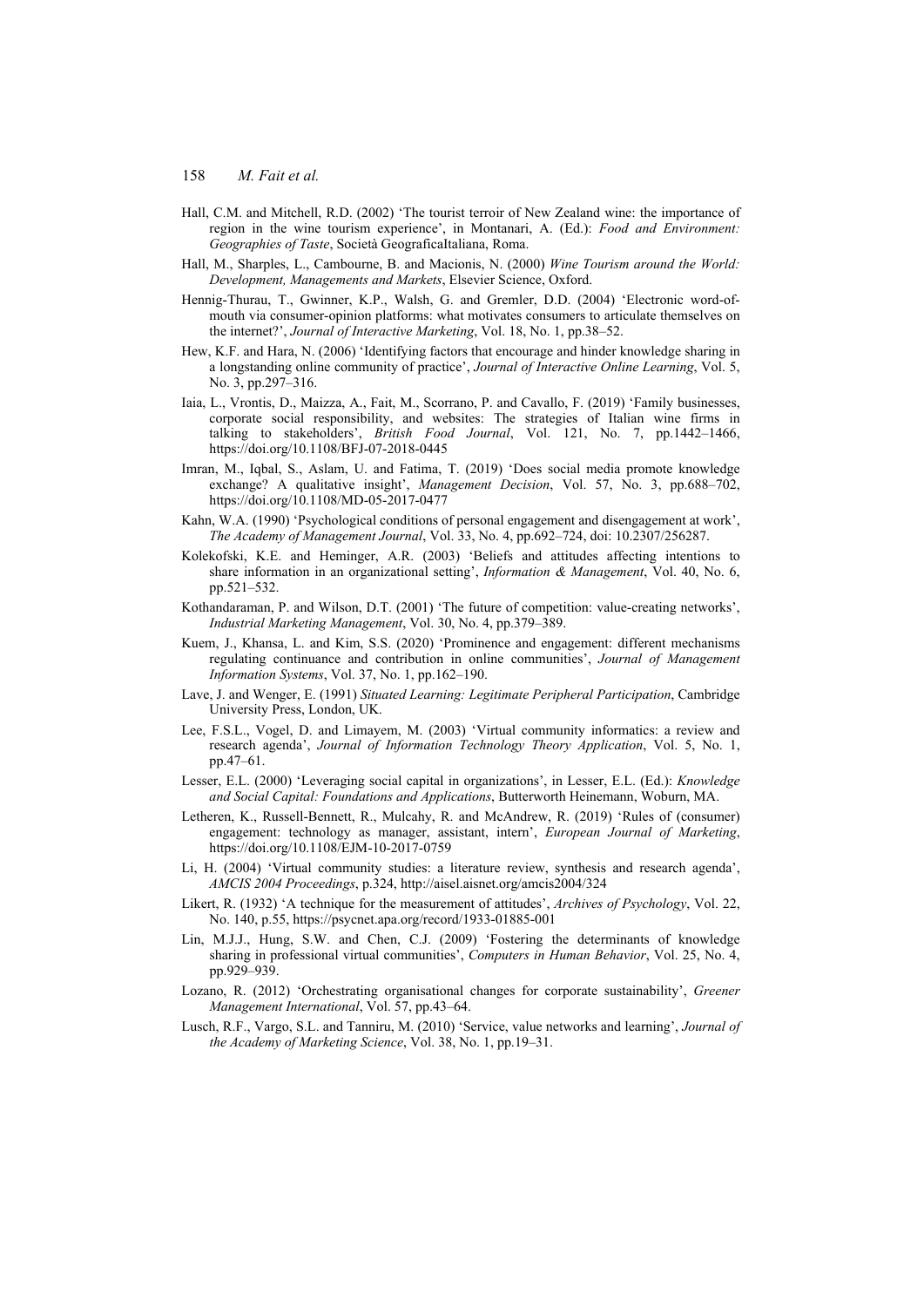- Ma, M. and Agarwal, R. (2007) 'Through a glass darkly: Information technology design, identity verification, and knowledge contribution in online communities', *Information Systems Research*, Vol. 18, No. 1, pp.42–67.
- Madupu, V. and Cooley, D.O. (2010) 'Antecedents and consequences of online brand community participation: a conceptual framework', *Journal of Internet Commerce*, Vol. 9, No. 2, pp.127–147.
- Maglio, P.P. and Spohrer, J. (2008) 'Fundamentals of service science', *Journal of the Academy of Marketing Science*, Vol. 36, No. 1, pp.18–20.
- Maizza, A., Fait, M. and Scorrano, P. (2015) 'Conditions and drivers of competition in a region: some case histories of brand-land synergism', in Vrontis, D., Sakka, G. and Amirkhanpour, M. (Eds.): *Management Innovation and Entrepreneurship: A Global Perspective*, Cambridge Scholars Publishing, ISBN (10): 1-4438-7464-7, ISBN (13): 978-1-4438-7464-9.
- Maizza, A., Fait, M., Scorrano, P. and Iazzi, A. (2019) 'How knowledge sharing culture can become a facilitator of the sustainable development in the agrifood sector', *Sustainability*, Vol. 11, No. 4, p.952.
- McAfee, A.P. (2006) 'Enterprise 2.0: The dawn of emergent collaboration', *MIT Sloan Management Review*, Vol. 47, No. 3, pp.21–28.
- McAlexander, J.H., Schouten, J.W. and Koenig, H.F. (2002) 'Building brand community', *Journal of Marketing*, Vol. 66, No. 1, pp.38–54.
- Michel, S., Brown, S.W. and Gallan, A.S. (2008) 'An expanded and strategic view of discontinuous innovations: deploying a service-dominant logic', *Journal of the Academy of Marketing Science*, Vol. 36, No. 1, pp.54–66.
- Normann, R. and Ramirez, R. (1993) 'Designing interactive strategy', *Harvard Business Review*, Vol. 71, pp.65–77.
- Osterloh, M. and Frey, B.S. (2000) 'Motivation, knowledge transfer, and organizational forms', *Organization Science*, Vol. 11, No. 5, pp.538–550.
- Ostrom, A.L., Bitner, M.J., Brown, S.W., Burkhard, K.A., Goul, M., Smith-Daniels, V., Demirkan, H. and Rabinovich, E. (2010) 'Moving forward and making a difference: research priorities for the science of service', *Journal of Service Research*, Vol. 13, No. 1, pp.4–36.
- Pan, S. and Leidner, D. (2003) 'Bridging communities of practice with information technology in pursuit of global knowledge sharing', *Journal of Strategic Information Systems*, Vol. 12, No. 1, pp.71–88.
- Park, H. and Kim, Y.K. (2014) 'The role of social network websites in the consumer–brand relationship', *Journal of Retailing and Consumer Services*, Vol. 21, No. 4, pp.460–467.
- Patterson, P., Yu, T. and de Ruyter, K. (2006) 'Understanding customer engagement in services', *Proceedings of ANZMAC 2006 Conference: Advancing Theory, Maintaining Relevance*, Brisbane, 4–6 December.
- Payne, A.F., Storbacka, K. and Frow, P. (2008) 'Managing the co-creation of value', *Journal of the Academy of Marketing Science*, Vol. 36, No. 1, pp.83–96.
- Peters, G.L. (1997) *American Winescapes: The Cultural Landscapes of America's Wine Country*, Westview Press, USA.
- Porter, C.E. and Donthu, N. (2008) 'Cultivating trust and harvesting value in virtual communities', *Management Science*, Vol. 54, No. 1, pp.113–128.
- Prahalad, C.K. and Ramaswamy, V. (2004) 'Co-creation experiences: the next practice in value creation', *Journal of Interactive Marketing*, Vol. 18, No. 3, pp.5–14.
- Preece, J. (2000) *Online Communities: Designing Usability, Supporting Sociability*, John Wiley & Sons, Chichester, England.
- Quaglione, D., Crociata, A., Agovino, M. and Iaia, L. (2020) 'Cultural capital and online purchase of tourism services', *Annals of Tourism Research*, Vol. 80, p.102797.
- Quinton, S. and Harridge-March, S. (2010) 'Relationships in online communities: the potential for marketers', *Journal of Research in Interactive Marketing*, Vol. 4, No. 1, pp.59–73.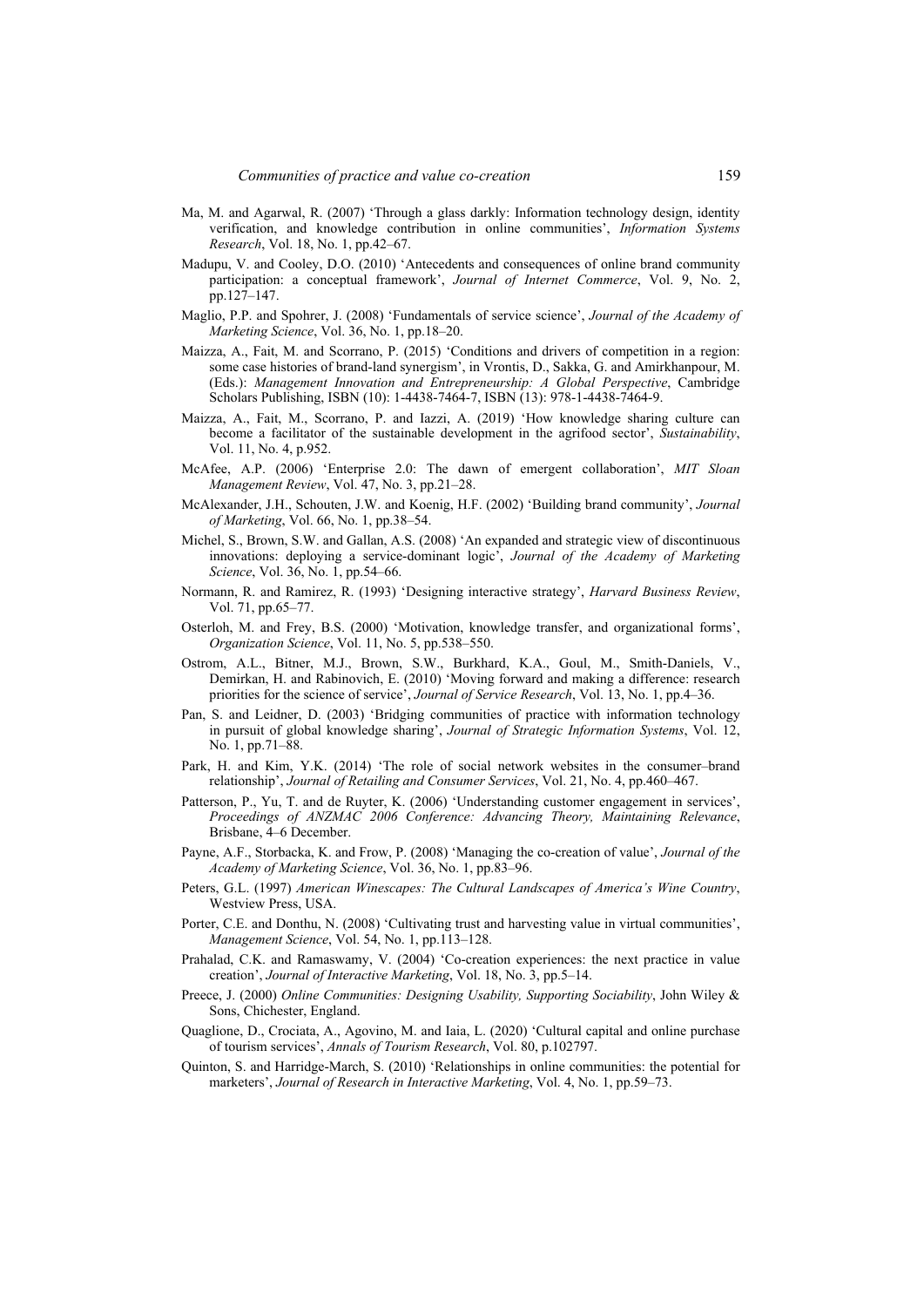- Ramaswamy, V. (2011) 'It's about human experiences… and beyond, to co-creation', *Industrial Marketing Management*, Vol. 40, No. 2, pp.195–196.
- Ray, S., Kim, S.S. and Morris, J.M. (2014) 'The central role of engagement in online communities', *Information Systems Research*, pp.1–19, http://dx.doi.org/10.1287/ isre.2014.0525
- Rheingold, H. (1993) *The Virtual Community: Finding Connection in a Computerized World*, Addison-Wesley Longman Publishing Co., Inc.
- Robinson, H.S., Anumba, C.J., Carrillo, P.M. and Al-Ghassani, A.M. (2006) 'STEPS: a knowledge management maturity roadmap for corporate sustainability', *Business Process Management Journal*, Vol. 12, No. 6, pp.793–808, https://doi.org/10.1108/14637150610710936
- Santoro, G., Ferraris, A. and Winteler, D.J. (2019) 'Open innovation practices and related internal dynamics: case studies of Italian ICT SMEs', *EuroMed Journal of Business*, Vol. 14, No. 1, pp.47–61, https://doi.org/10.1108/EMJB-05-2018-0031.
- Scarborough, H. and Swan, J. (1999) *Case Studies in Knowledge Management*, Institute of Personnel and Development, London.
- Schau, H.J., Muñiz Jr., A.M. and Arnould, E.J. (2009) 'How brand community practices create value', *Journal of Marketing*, Vol. 73, No. 5, pp.30–51.
- Scorrano, P., Fait, M., Iaia, L. and Rosato, P. (2018) 'The image attributes of a destination: an analysis of the wine tourists' perception', *EuroMed Journal of Business*, Vol. 13, No. 3, pp.335–350, https://doi.org/10.1108/EMJB-11-2017-0045
- Scuotto, V., Del Giudice, M., Bresciani, S. and Meissner, D. (2017) 'Knowledge-driven preferences in informal inbound open innovation modes. An explorative view on small to medium enterprises', *Journal of Knowledge Management*, Vol. 21, No. 3, pp.640–655.
- Siano, A. (2001) 'Marketing e comunicazione nelle strategie degli Enti di promozione del territorio', *Sinergie*, Vol. 54, pp.219–239.
- Siano, A., Confetto, M.G. and Vollero, A. (2008) 'Governance-struttura-sistema: un modello di management della comunicazione per il marketing territoriale', *VII International Congress Marketing Trends*, Università Cà Foscari, Venezia, 17–19 January, 2008.
- Singleton, R.A., Straits, B.C., Straits, M. and McAlister, R.J. (1999) *Approaches to Social Research*, Oxford University Press, New York and Oxford, p.9.
- Spangler, W., Sroufe, R., Madia, M. and Singadivakkam, J. (2014) 'Sustainability-focused knowledge management in a global enterprise', *Journal of Computer Information Systems*, Vol. 55, No. 1, pp.70–82.
- Stock, H.J. and Watson, M.W. (2007) *Introduction to Econometrics*, Pearson Addison, Boston.
- Sukoco, B.M. and Wu, W.Y. (2010) 'The personal and social motivation of customers' participation in brand community', *African Journal of Business Management*, Vol. 4, No. 5, pp.614–622.
- Telfer, D.J. (2001) 'From a wine tourism village to a regional wine route: an investigation of the competitive advantage of embedded clusters in Niagara, Canada', *Tourism Recreation Research*, Vol. 26, No. 2, pp.23–33.
- Tsimonis, G. and Dimitriadis, S. (2014) 'Brand strategies in social media', *Marketing Intelligence & Planning*, Vol. 32, No. 3, pp.328–344.
- Tuli, K.R., Kohli, A.K. and Bharadwaj, S.G. (2007) 'Rethinking customer solutions: from product bundles to relational processes', *Journal of Marketing*, Vol. 71, No. 3, pp.1–17.
- Usai, A., Scuotto, V., Murray, A., Fiano, F. and Dezi, L. (2018) 'Do entrepreneurial knowledge and innovative attitude overcome "imperfections" in the innovation process? Insights from SMEs in the UK and Italy', *Journal of Knowledge Management*, Vol. 22, No. 8, pp.1637–1654, https://doi.org/10.1108/JKM-01-2018-0035
- Vargo, S.L. and Lusch, R.F. (2004) 'The four service marketing myths: remnants of a goods-based, manufacturing model', *Journal of Service Research*, Vol. 6, No. 4, pp.324–335.